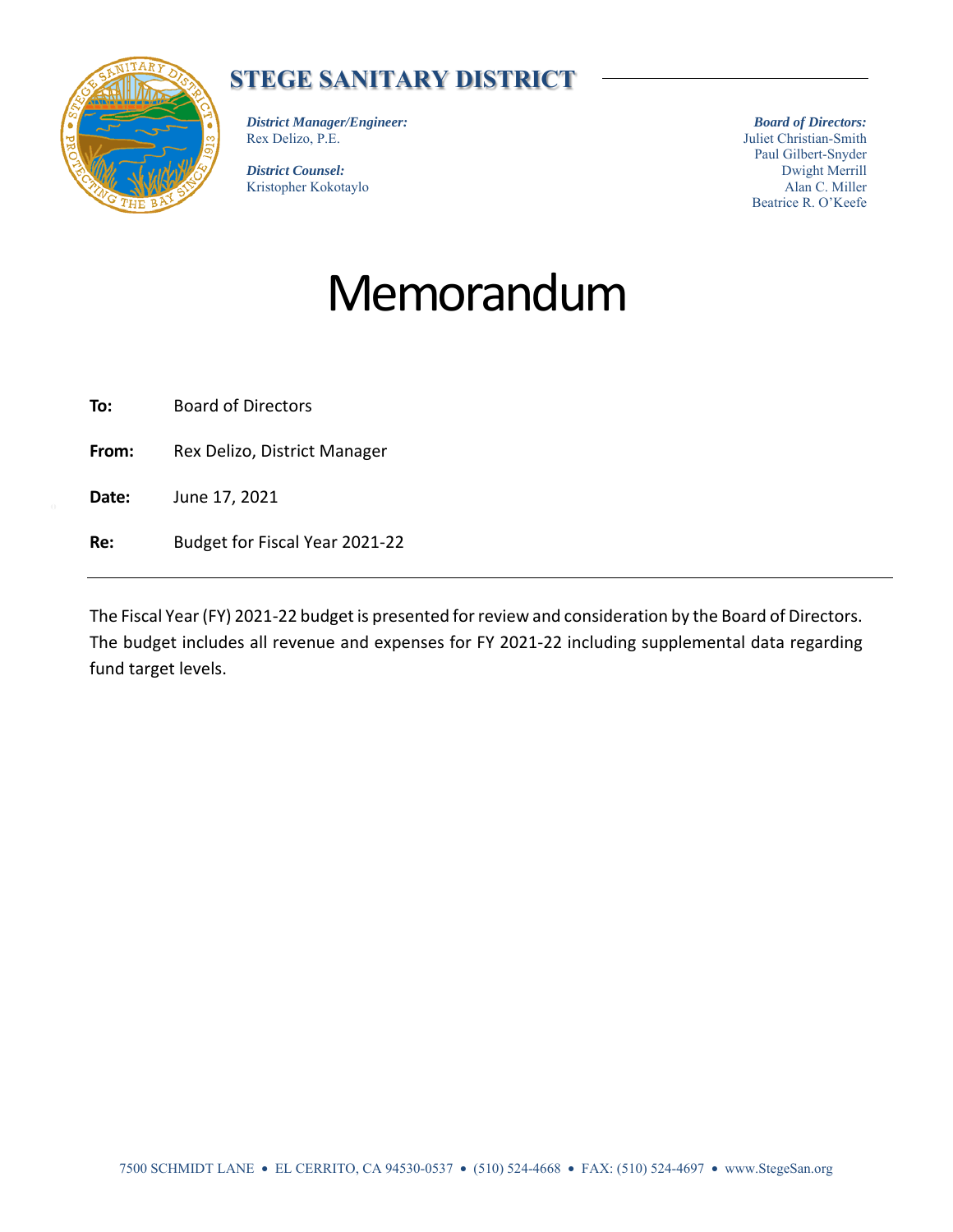### **BUDGET OVERVIEW**

#### **Revenue**

The FY 2021-22 budget includes \$7,226,000 in revenue, exclusive of the transfer of funds. The budget estimates service charge revenue at \$6,298,000 (87.2% of total revenue), property tax at \$400,000 (5.5%), interest income at \$65,000 (0.9%), connection fees at \$150,000 (2.1%), San Pablo Avenue Specific Plan Area Impact Fees at \$250,000 (3.5%), and contracted services, miscellaneous income and permit fees at \$63,000 (0.9%).



#### **REVENUE**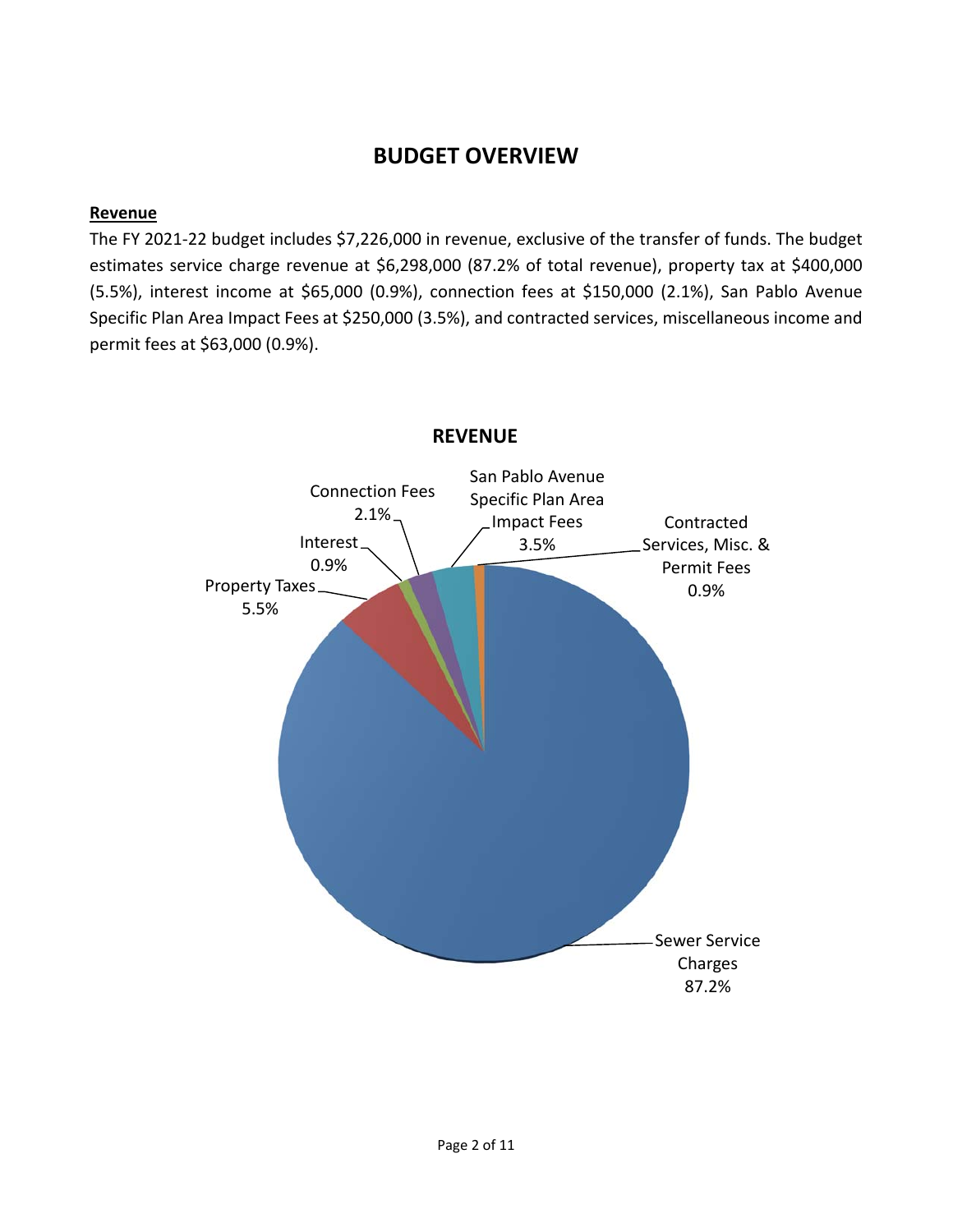#### **Expenses**

The Total Operating and Capital Expenses for FY 2021-22 amounts to \$9,453,836. Salary and benefit expenses are budgeted at \$2,098,021 (22.2% of total budget), operating and general expenses at \$972,615 (10.3%), debt repayment at \$148,200 (1.6%), repairs at \$68,000 (0.7%), and capital expenses (excluding debt) at \$6,167,000 (65.2%).



The budget estimates a deficit of \$2,227,836 of which \$1,000,000 will transfer from the SPASPA Impact Fee Fund and the remaining \$1,227,836 will transfer from the Working Capital and Reserve Fund.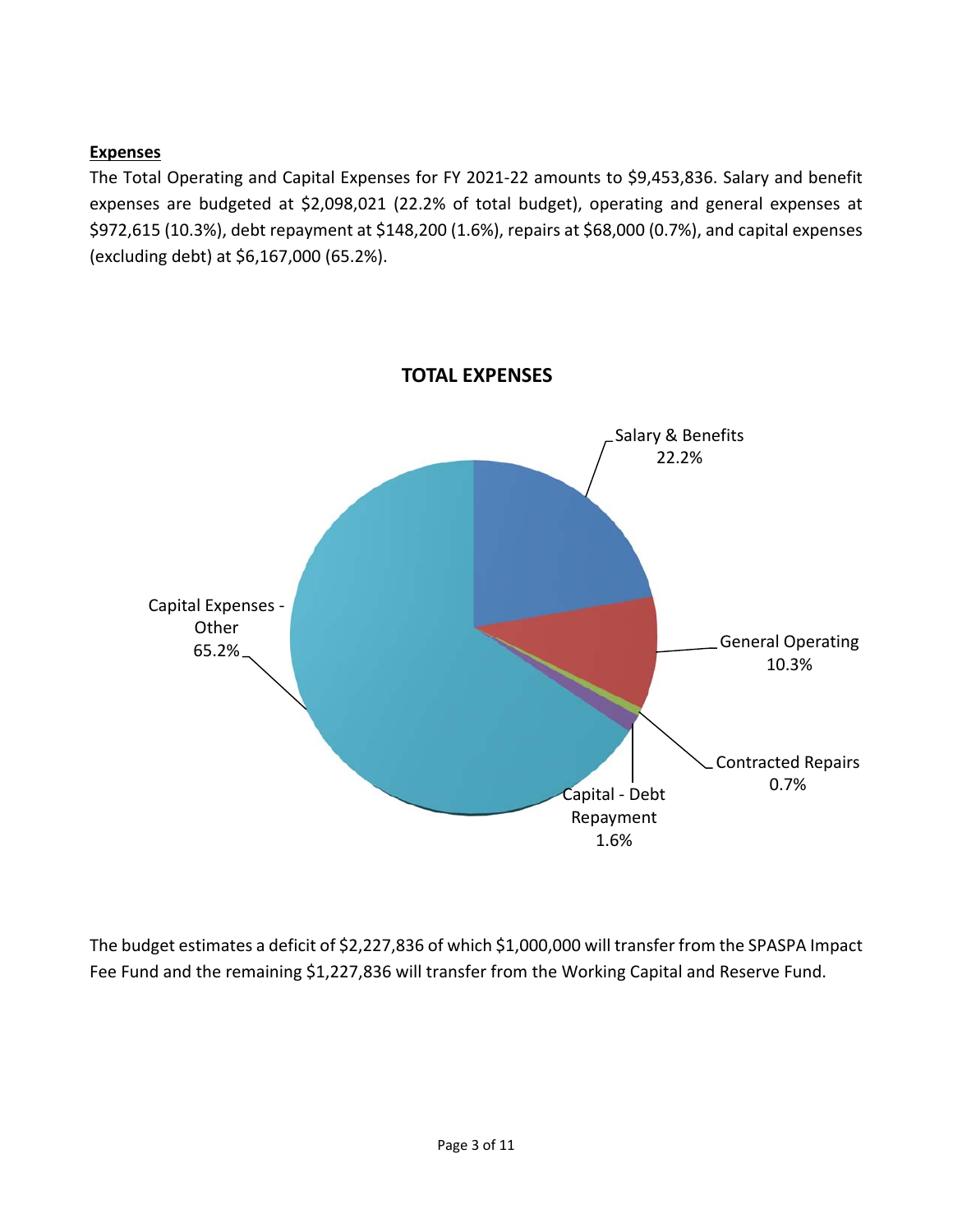The Operating Expenses for FY 2021-22 total \$3,138,636. The budget includes all operations, maintenance, and administrative expenses. The budget also includes the funding of the annual required contribution for "other post-employment benefits" or retiree health care funding. No additional staff is requested in this budget. Salary and benefit expenses are budgeted at \$2,098,021 (66.8%) of the operating budget. The operating and general expenses are budgeted at \$972,615 (31.0%) and contracted repairs at \$68,000 (2.2%).



**OPERATING EXPENSES**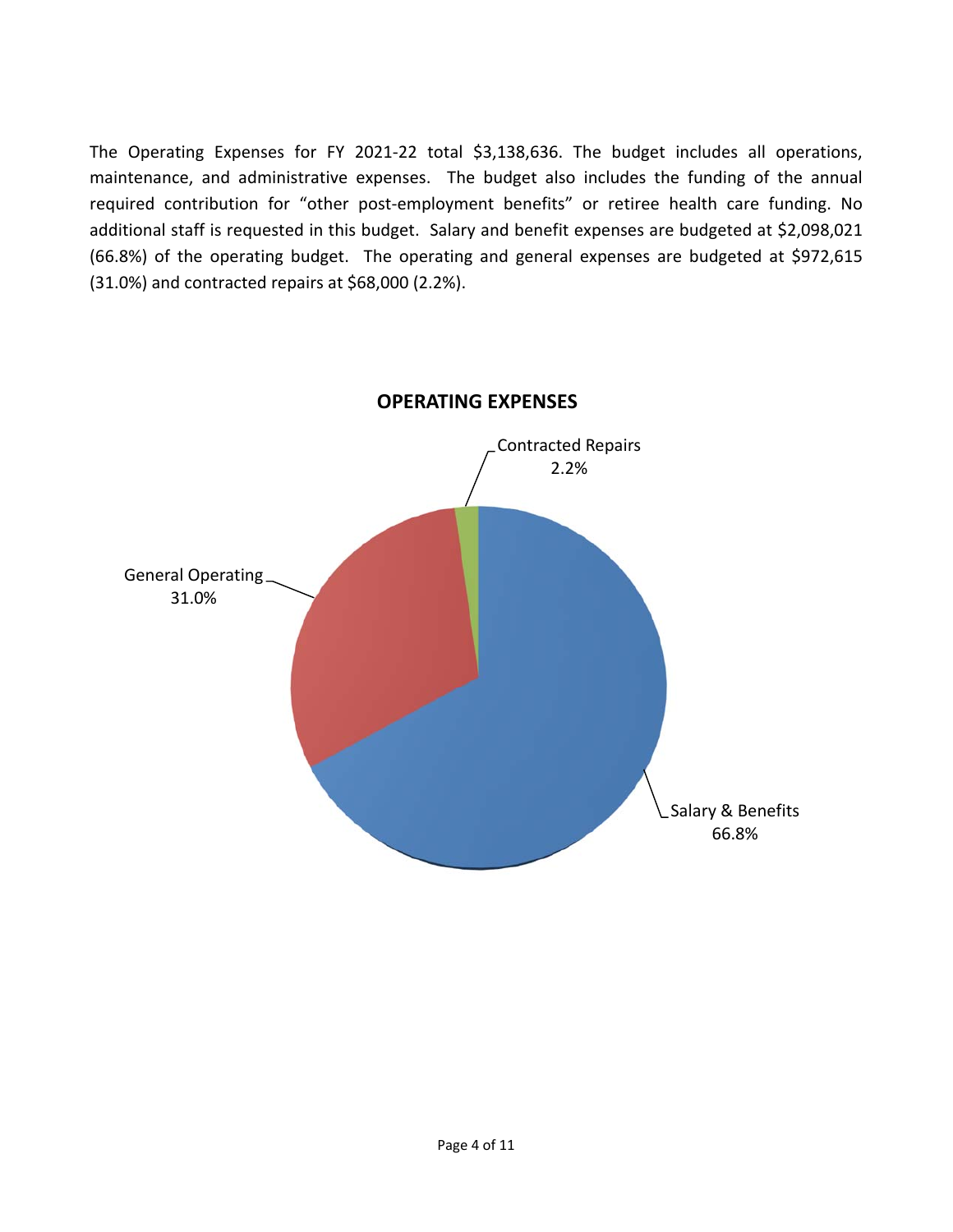The Capital Expenses for FY 2021-22 total \$6,315,200. Construction costs total \$5,667,000 (89.7%) which includes \$3,057,000 for the annual sewer rehabilitation project, \$1,000,000 for San Pablo Avenue Specific Plan Area (SPASPA) sewer upsizing (funded by the SPASPA Impact Fee Fund), \$1,000,000 to replace force mains for both the Burlingame Pump Station and the Canon Pump Station, \$500,000 for targeted I/I reduction construction costs, \$50,000 for interceptor cleaning, \$50,000 for manhole adjustments, and \$10,000 for capital work on the administration building (funded by the Building Reserve Fund). Two (2) annual debt service payments for outstanding State Revolving Fund (SRF) loans total \$148,200 (2.3%) and capital equipment expenses total \$500,000 (7.9%).



#### **CAPITAL EXPENSES**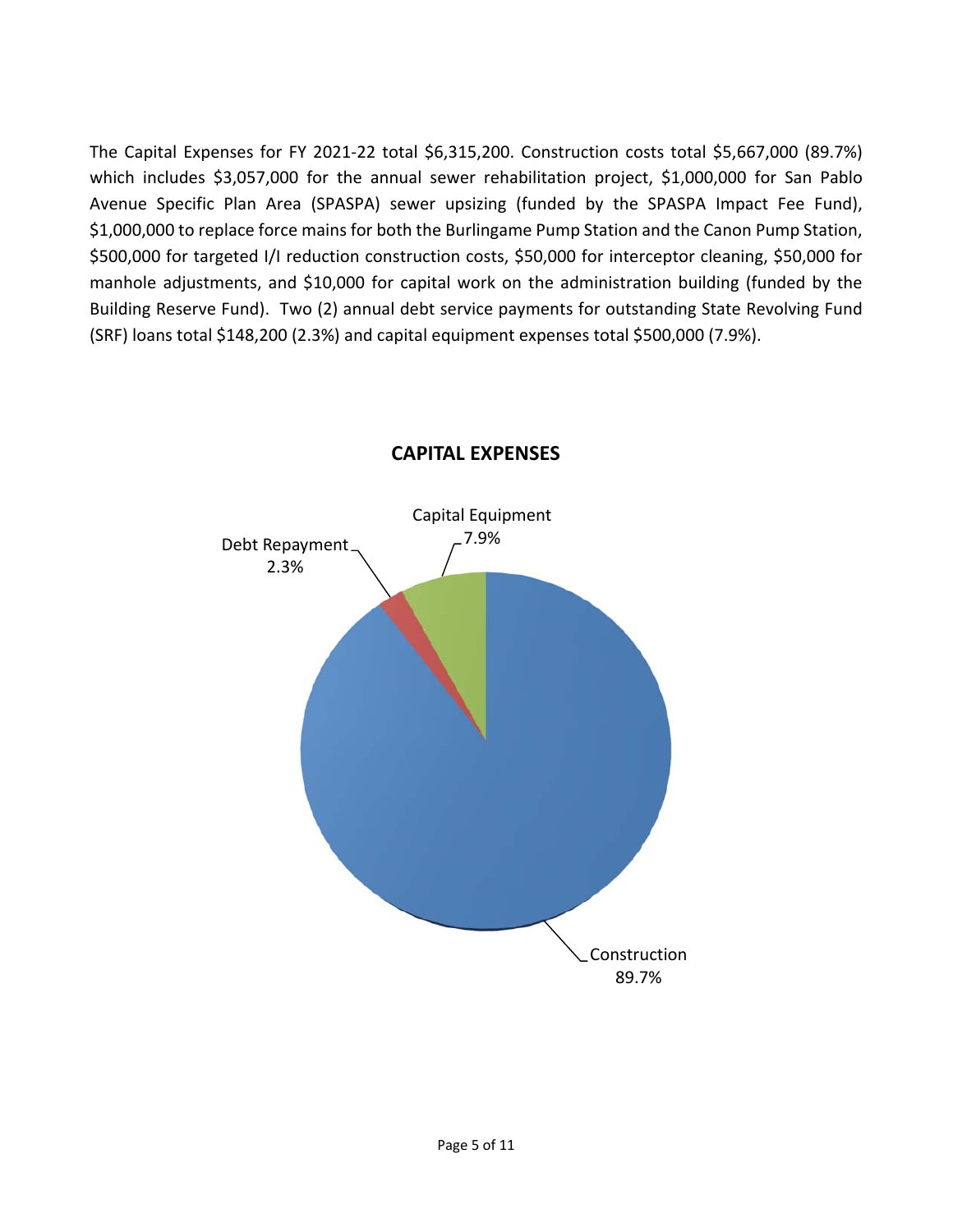### **BUDGET CONTENTS**

The budget detail sheets are similar to those used in previous years and show the budget amounts for the previous and upcoming fiscal year. A brief description of the exhibits attached to the budget detail sheets is as follows:

- 1. Revenue and Expenses Summary (Exhibits A & B). This information shows current sources of revenue, expenses, and compares them with the forecasts for proposed revenue and expenses for the upcoming fiscal year.
- 2. Budget Composite (Exhibit C). This item shows the allocation of expenses by the two District departments (Operations and Administration).
- 3. Reconciliation of Fund Balances (Exhibit D). This table shows the allocation of revenue to and expenses from the various funds of the District as well as internal fund transfers necessary to meet the targeted balances established by the Board.
- 4. 10 Year Financial Model. The spreadsheet and graph indicate the estimated operating and capital expenses, and how the financial state of the District is affected. Planned sewer service charge rates to support District expenses and target balances are also projected for the period shown.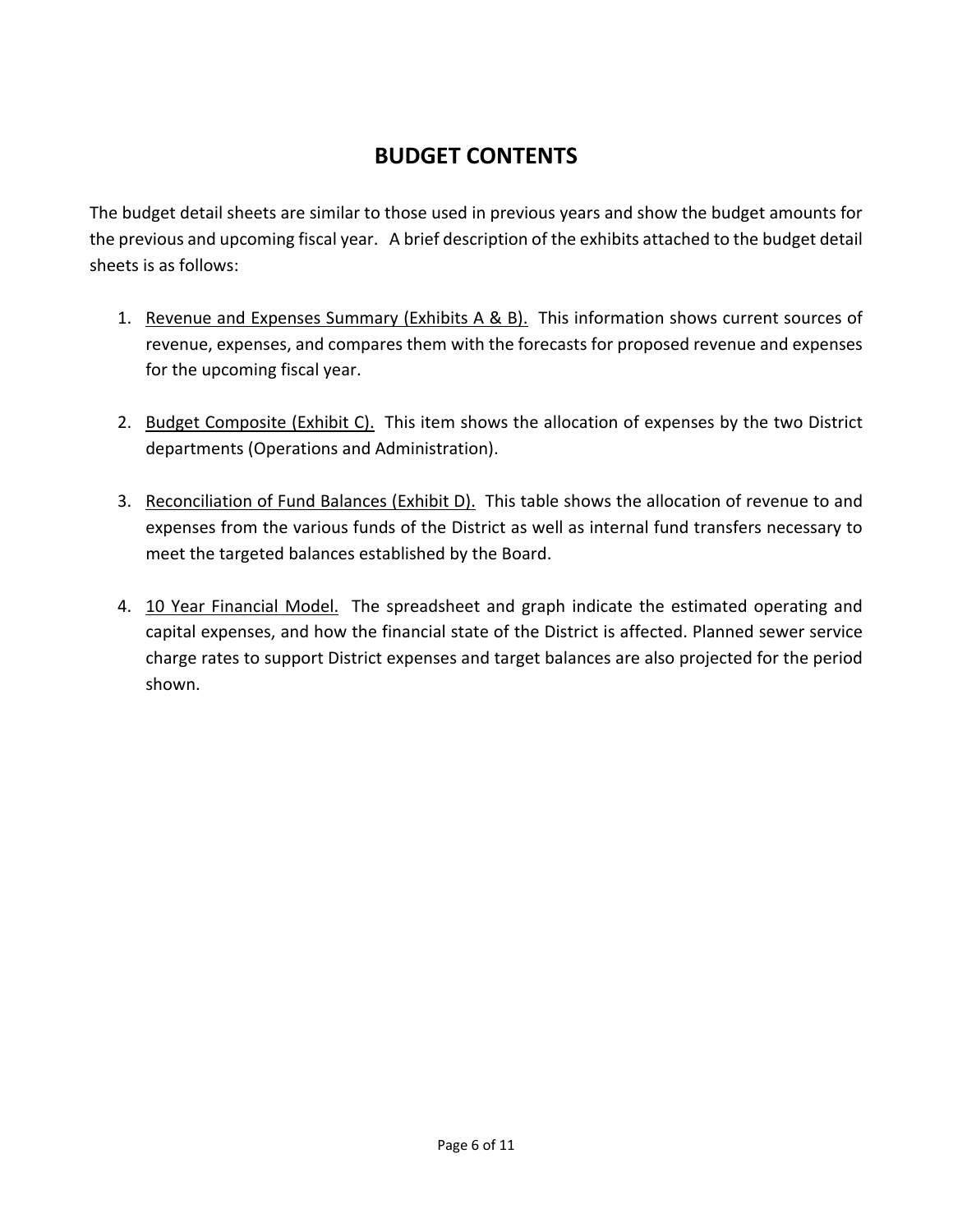### **FISCAL YEAR BUDGET**

(Ref: Exhibits A-D & Detail Sheets)

#### **Revenue**

The District's principal revenue source is the annual sewer service charge which is allocated equally into both the Operation Fund (\$3,149,000) and the Capital Fund (\$3,149,000). The sewer service charge rate is based on the April 2019 Sewer Rate Study prepared by public finance consulting firm, Lechowicz & Tseng Municipal Consultants, and approved by the Board on April 25, 2019.

The total amount of interest revenue of \$65,000, split between both the Operation Fund and the Capital Fund, is ~24% less than last fiscal year due to the expectation of low interest rates. Expected revenue from miscellaneous income is set at \$21,000, permit and inspection fees at \$12,000, and contracted services at \$30,000, all of which are the average amounts over the last several years. Property tax revenue remains at \$400,000 based on recent trends exclusive of unpredictable redevelopment assessment pass-through payments. District wide connection fee revenue is projected to be \$150,000 and the San Pablo Avenue Specific Plan Area Impact Fee revenue is estimated at \$250,000 in anticipation of proposed developments per the City of El Cerrito San Pablo Avenue Corridor - Major Projects Report.

#### **Operating Expenses**

The proposed operating budget for FY 2021-22 of \$3,138,636 represents an 4% increase versus last year's budget of \$3,031,811. Salary (\$1,429,460) and benefits (\$668,561) combined is 67% of the operating budget which is the same percentage as last fiscal year, but distributed differently. This is due to the Board, in December 2020, approving the elimination of the Flexible Benefit Plan contribution amount of \$1866 and corresponding cash out amount of \$1000 and, instead, paying for employee health care coverage up to the Kaiser rate, or a cash in lieu amount of \$500, and increasing all employee salaries and salary ranges by \$1000.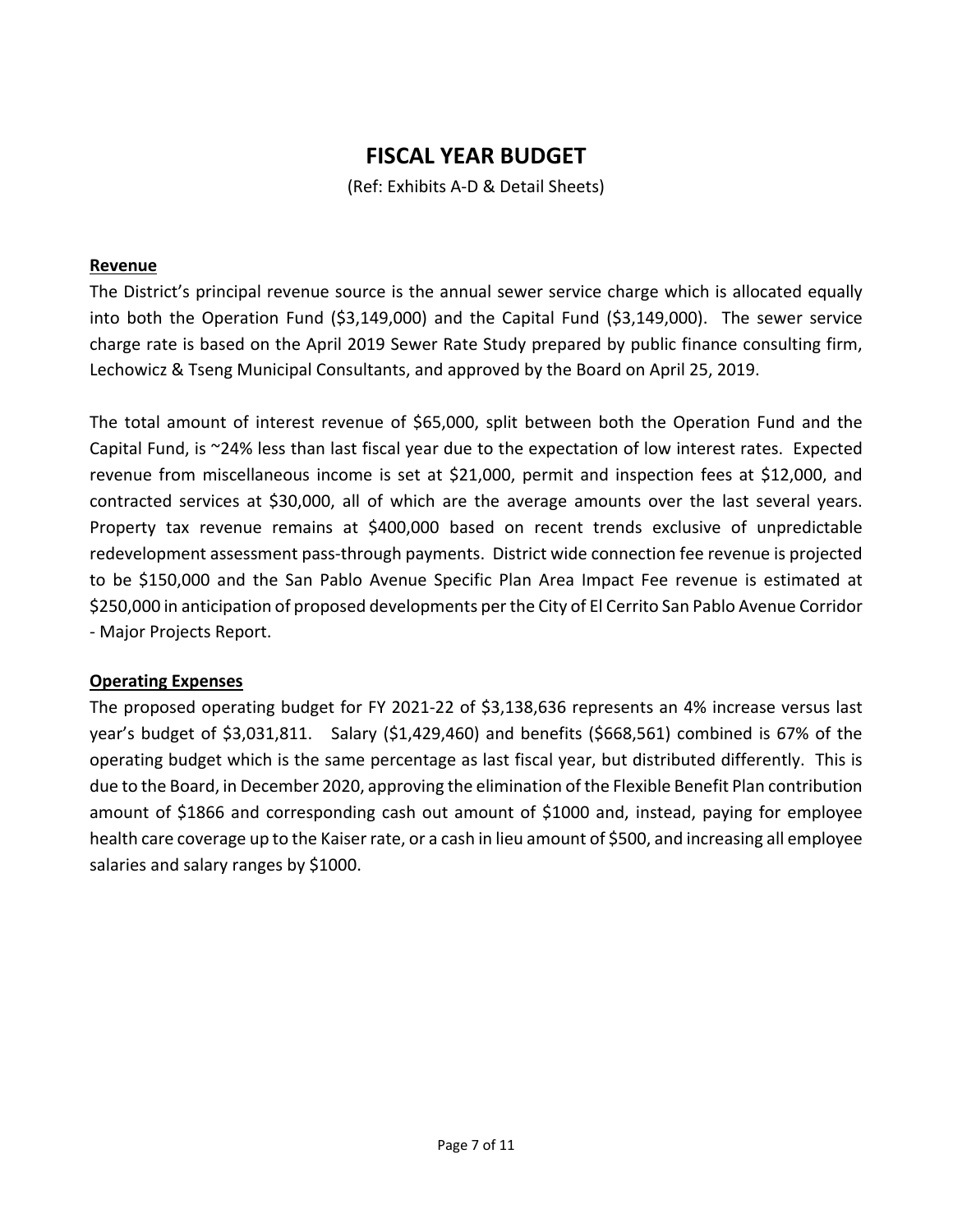| <b>Fiscal</b> | <b>Operating</b> | Salary (\$) | %   | <b>Benefits</b> | %   | Salary &      | ℅   |
|---------------|------------------|-------------|-----|-----------------|-----|---------------|-----|
| Year          | Budget (\$)      |             |     | (\$)            |     | Benefits (\$) |     |
| 2021-22       | 3,138,636        | 1,429,460   | 46% | 668,561         | 21% | 2,098,021     | 67% |
| 2020-21       | 3,063,711        | 1,247,160   | 41% | 790,810         | 26% | 2,037,970     | 67% |
| 2019-20       | 2,955,871        | 1,209,460   | 41% | 779,670         | 26% | 1,989,130     | 67% |
| 2018-19       | 2,724,330        | 1,156,060   | 42% | 615,060         | 23% | 1,771,120     | 65% |
| 2017-18       | 2,489,790        | 1,118,130   | 45% | 578,800         | 23% | 1,696,930     | 68% |
| 2016-17       | 2,425,190        | 1,065,310   | 44% | 561,920         | 23% | 1,627,230     | 67% |
| 2015-16       | 2,286,512        | 1,002,990   | 44% | 524,880         | 23% | 1,527,870     | 67% |
| 2014-15       | 2,543,260        | 1,000,320   | 39% | 504,900         | 20% | 1,505,220     | 59% |
| 2013-14       | 2,395,531        | 981,249     | 41% | 484,499         | 20% | 1,465,748     | 61% |
| 2012-13       | 2,285,059        | 949,687     | 42% | 428,082         | 19% | 1,377,770     | 60% |

**Salary and Benefits as Percentage of Operating Budget** 

The retiree health "contribution" to fully fund the annual required contribution (ARC) as determined by the latest Actuarial Analysis of Retiree Health Benefits as of June 30, 2020 is \$22,072. Actual payments to retirees are anticipated to be about \$23,363, including administrative fees. When payments are higher than the ARC, the Board has typically decided to make the payments without receiving any disbursement of the difference from the California Employers' Retiree Benefit Trust (CERBT) Fund. Therefore, the retiree medical amount budgeted to transfer to/from the CERBT fund is \$0.

Contracted main line repair expenses are included as part of the operating expenses and increased slightly to \$68,000 which is consistent with the projections from the Sewer Rate Study.

Operating budget items notably different from the previous budget include:

- re-allocating the previous flexible benefit (cafeteria) plan contribution amount toward health care premiums and salaries, as approved by the Board in December 2020,
- adding \$3200 to retiree health care premiums for the benefit increase from \$280/mo. to \$324.48/mo., as approved by the Board in February 2021,
- adding \$2000 for security system monitoring of the detached garage,
- removing \$30,000 for election expenses that is only budgeted for even year elections, and
- adding \$37,900 (20%) to liability and property insurance as recommended by California Sanitation Risk Management Authority (CSRMA) due to market pressure created by wildfires,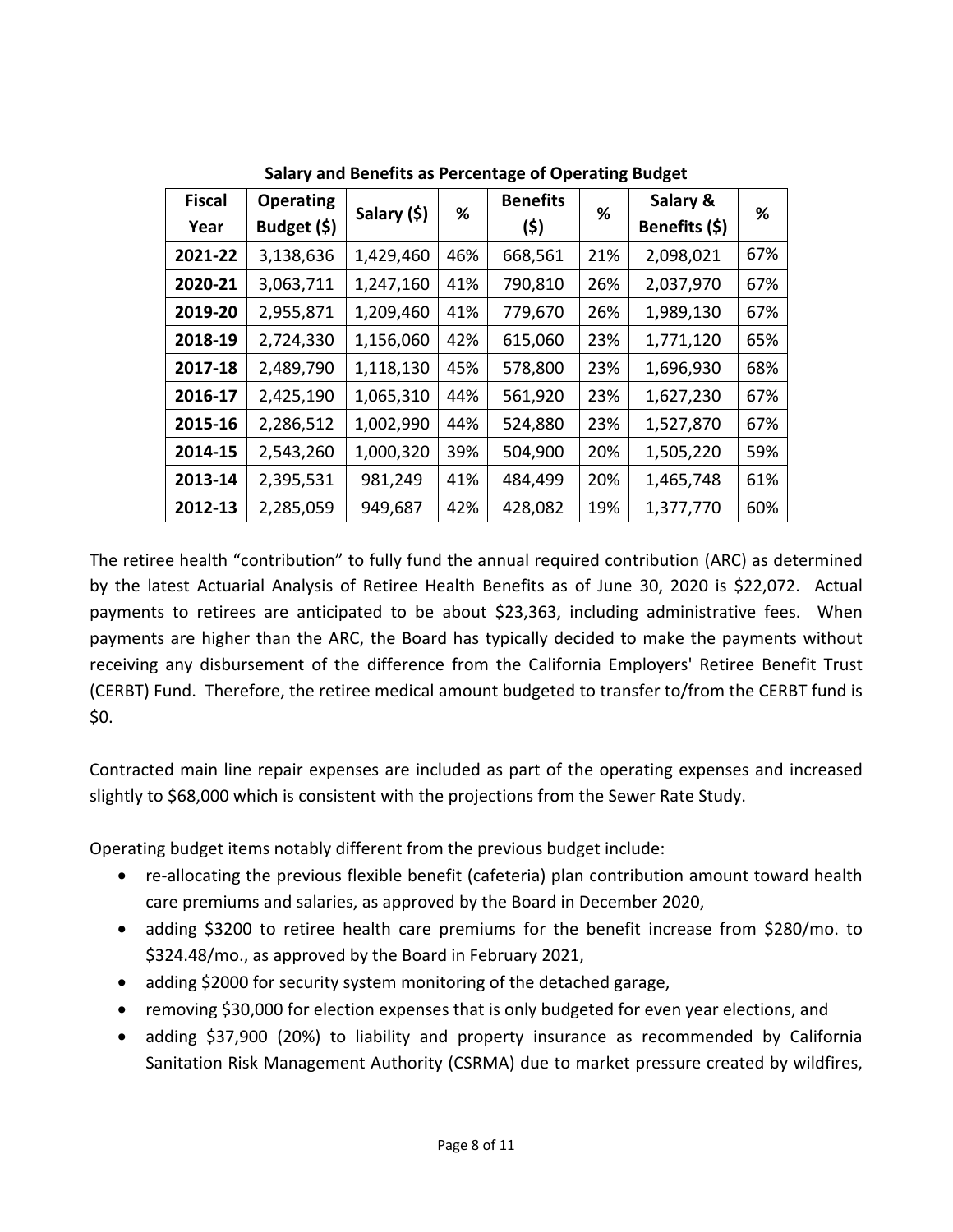storms, civil disorders, 'social inflation' (more litigation, more plaintiff-friendly judgements, and larger jury awards reflecting public sentiment more than actual damage), and the added uncertainty of the COVID-19 pandemic.

#### **Capital Expenses**

The capital equipment expense of \$500,000 includes \$150,000 for the installation of flow meters at each sub-basin to assess the system's response to rehabilitation work completed since the inception of the Consent decree in 2011. Also included is \$350,000 for the replacement of a 2002 sewer rodder truck which is at the end of its useful life.

The capital budget includes \$50,000 for manhole adjustments based on anticipated paving projects in El Cerrito, Richmond and Kensington, \$50,000 for large interceptor cleaning by a professional services contract, and \$10,000 to spend the Building Reserve Fund for capital work on the Administration Building, if needed.

The Standard Sewer Rehabilitation (Pipe-bursting) Project, at a budget amount of \$3,057,000, continues to be the primary means of flexible and efficient main line replacement. This amount has been increased by 7% (\$190,000) over last year's budget, based on the projection of the Sewer Rate Study, to adequately fund the aggressive schedule of collection system rehabilitation required by the USEPA Consent Decree. Also included is \$1,000,000 for San Pablo Avenue Specific Plan Area (SPASPA) sewer upsizing to accommodate anticipated development along San Pablo Avenue which is solely funded by the SPASPA Impact Fee, \$1,000,000 to replace force mains for both the Burlingame Pump Station and the Canon Pump Station, and \$500,000 for targeted I/I reduction construction to replace leaky sewer lines in high I/I areas using reserve funds.

#### **Fund Balances (Ref: Exhibit D)**

Exhibit D presents the reconciliation of fund balances for FY 2021-22, based on the projected ending balances estimated for June 30, 2021. The table shows the allocation of revenue and expenses to and from the respective funds, produces the year-end balance of each fund, and compares each fund balance to its target balance.

The Operating Target Balance is equal to 60% of budgeted operating and maintenance costs. This is the District's rough costs from May to December to reflect the lag in the collection of tax revenue and also provides a built-in mechanism to adjust for inflationary increases. The Operating Target Balance for FY 2021-22 is calculated to be \$1,883,182.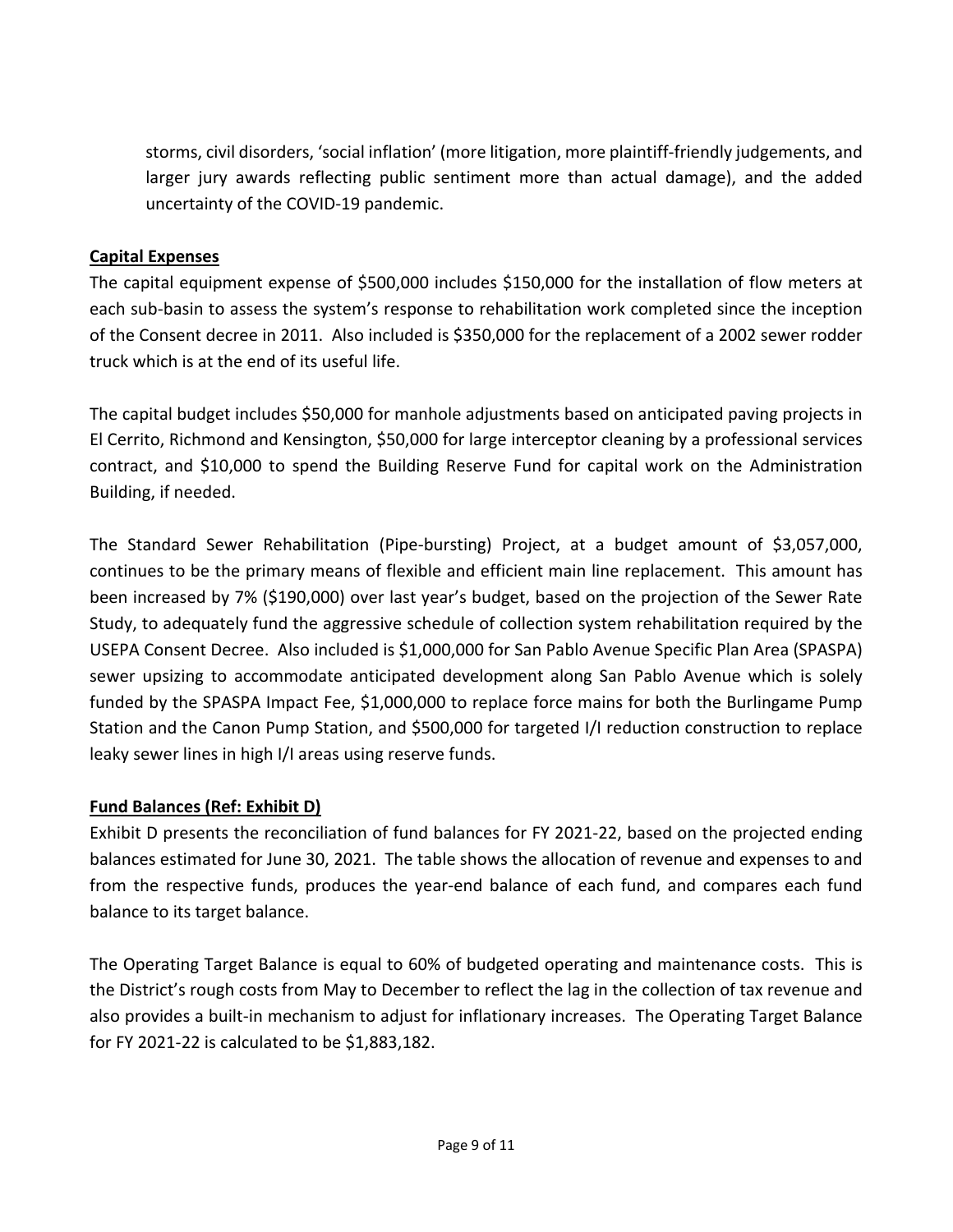The Capital Target Balance is equal to the 3-year rolling average of the annual capital cost (i.e. average of the previous, current, and future year capital cost) plus the annual debt service cost. This is to ensure that the District will have adequate funds available on an annual basis to conduct sewer pipeline replacements or in case of an emergency such as an earthquake and also provides a built-in mechanism to adjust for inflationary increases. The Capital Target Balance for FY 2021-22 is calculated to be \$4,455,793.

Based on the budgeted figures as shown, the total fund balance at the end of FY 2021-22 is projected to be about \$90,000 (1.4%) more than the total target balance. Note that this amount is based on planned expenditures for FY 2020-21. Actual expenditures will not be finalized until after July. But as shown, the information indicates that the District continues to be financially prudent.

### **FY 2020-21 BUDGET PERFORMANCE**

The final expenses for FY 2020-21 have not been settled, but staff is confident that the total operating expenses should be less than the budgeted amount. Several significant unencumbered balances which will not be fully expended include operating supplies (such as rods, augers, hoses, and nozzles), professional services (such as technical/legal support, litigation expenses, and flow monitoring modeling), election expenses, penalties & fines, and, due to pandemic restrictions, travel and conference expenses. No other operating expenses are expected to be of material variance to the budgeted amounts.

Similarly, total capital expenses are expected to be less than the budgeted amount since some capital expenses will not be expended in FY 2020-21. The budget amounts for the San Pablo Avenue Specific Plan Upgrades (\$1,000,000) and Pump Station Forcemains (\$1,000,000) will not be expended until FY 2021-22. The budget amount for a fuel tank (\$65,000) will not be expended since it was determined to not be cost effective due to regulatory requirements and restrictions. Manhole adjustments (\$50,000) was not fully expended due to the lack of paving projects by the City of El Cerrito, City of Richmond, and Kensington requiring this level of work. No other capital expenses are expected to be of material variance to the budgeted amounts.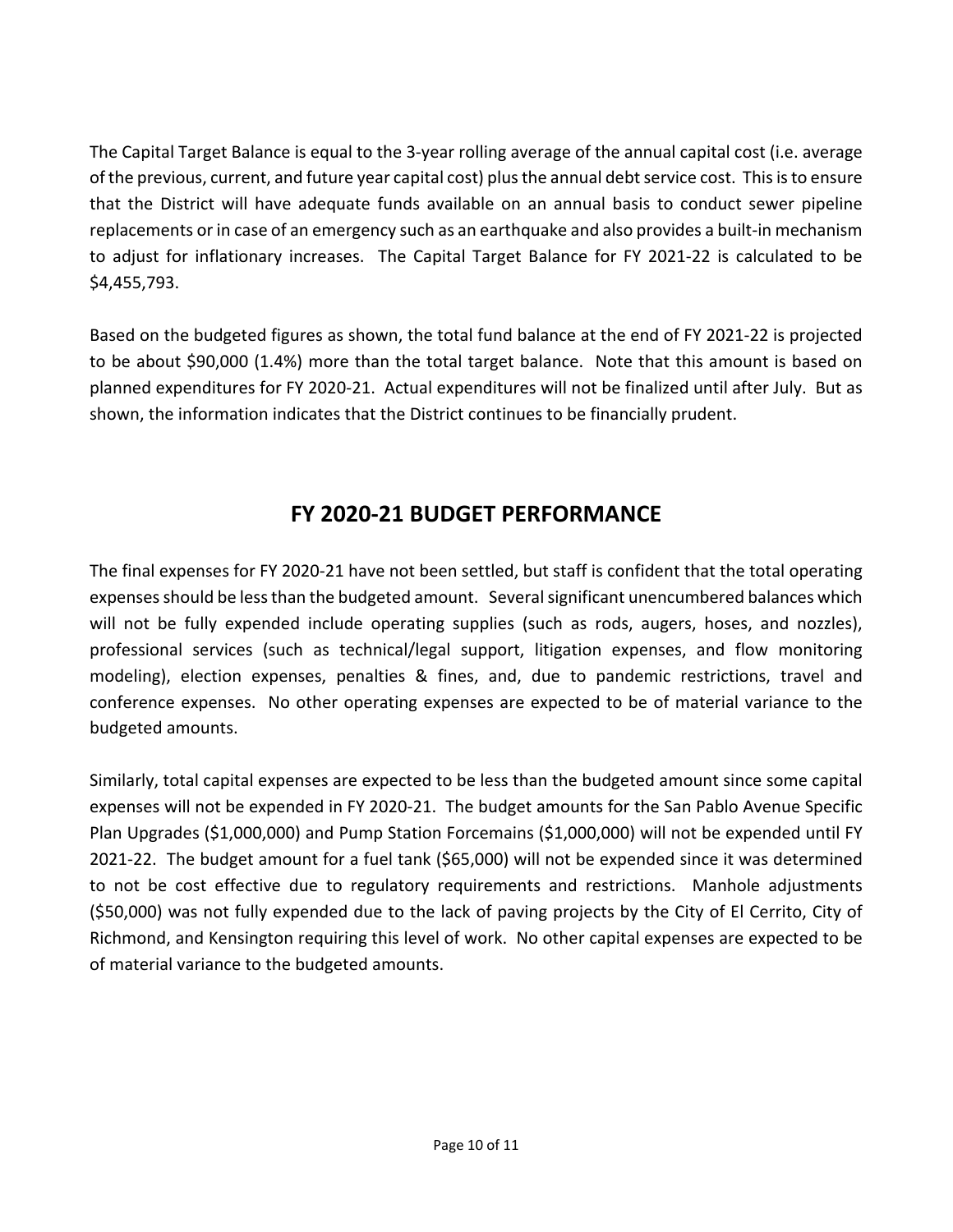### **FUTURE COSTS**

The operating expenses included in this budget are similar to what can be expected in the near future. The capital expense to fund collection system rehabilitation will continue to gradually rise over the next ten years to reflect inflation and fund the gradual ramp up of work as required by the USEPA Consent Decree and as projected in the Sewer Rate Study.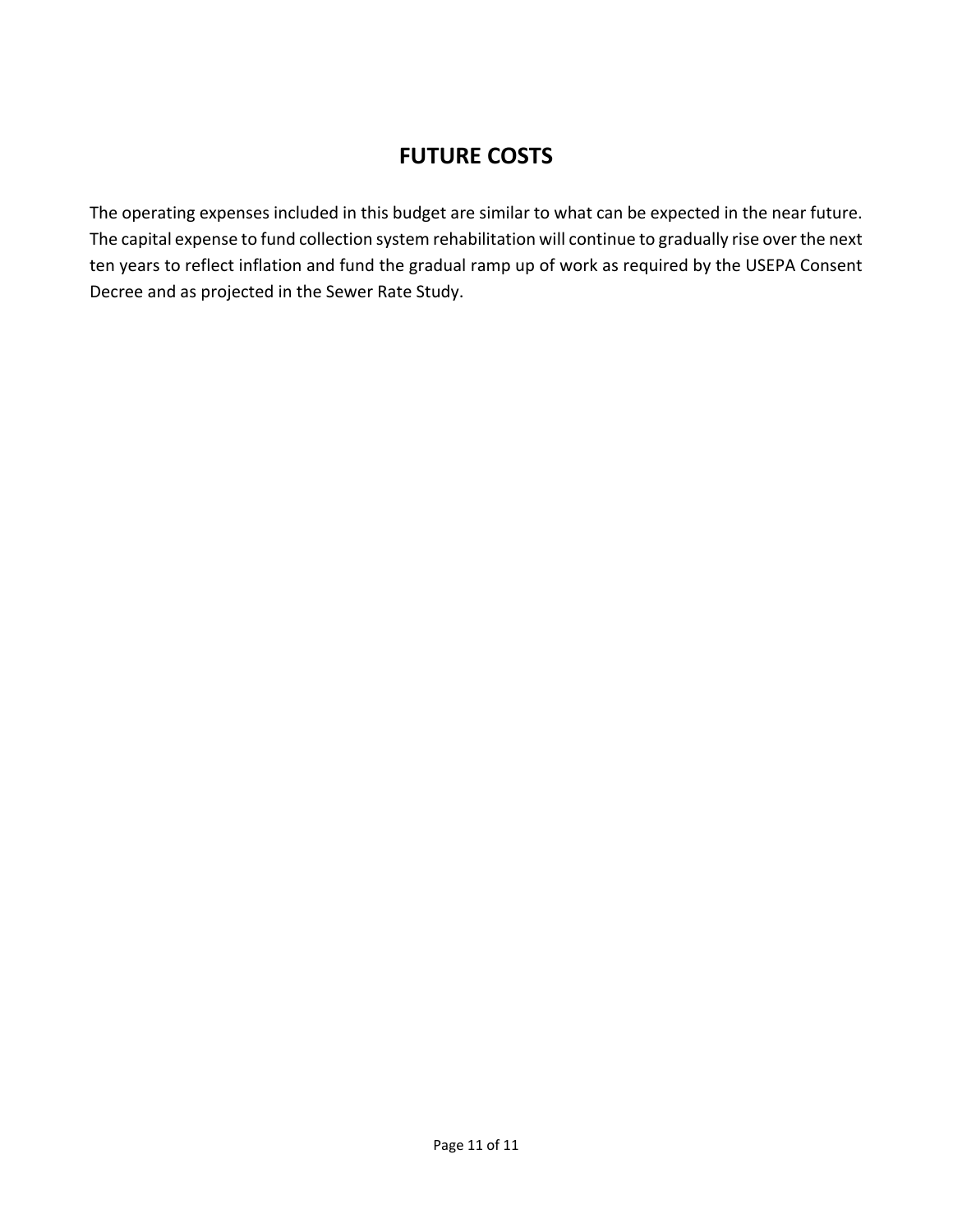## EXHIBIT A

#### **STEGE SANITARY DISTRICT REVENUE SUMMARY FISCAL YEAR 2021-2022**

|     |                                    | <b>Fiscal Year</b> |              | <b>Fiscal Year</b> |          |
|-----|------------------------------------|--------------------|--------------|--------------------|----------|
|     |                                    | 2020-2021          |              | 2021-2022          | % Change |
|     | <b>ITEM</b>                        | <b>Budget</b>      |              | <b>Budget</b>      |          |
|     | <b>REVENUE</b>                     |                    |              |                    |          |
| I.  | <b>SEWER OPERATION FUND (3418)</b> |                    |              |                    |          |
|     | Non Operating Income:              |                    |              |                    |          |
|     | Interest                           | \$<br>70,000       | \$           | 50,000             | $-29%$   |
|     | Miscellaneous                      | \$<br>21,000       | \$           | 21,000             | $0\%$    |
|     | Operating Income:                  |                    |              |                    |          |
|     | Permit & Inspection Fees           | \$<br>15,000       | \$           | 12,000             | $-20%$   |
|     | Sewer Service Charges              | \$<br>2,789,000    | $\mathbb{S}$ | 3,149,000          | 13%      |
|     | <b>Contracted Services</b>         | \$<br>30,000       | $\mathbb{S}$ | 30,000             | $0\%$    |
|     | Subtotal                           | \$<br>2,925,000    | \$           | 3,262,000          | 12%      |
| II. | CAPITAL FUND (3423)                |                    |              |                    |          |
|     | Non-Operating Income:              |                    |              |                    |          |
|     | Interest                           | \$<br>15,000       | $\mathbb{S}$ | 15,000             | 0%       |
|     | Operating Income:                  |                    |              |                    |          |
|     | Property Tax                       | \$<br>400,000      | \$           | 400,000            | 0%       |
|     | Capital Service Charges            | \$<br>2,901,000    | $\mathbb{S}$ | 3,149,000          | 9%       |
|     | <b>Connection Fees</b>             | \$<br>150,000      | \$           | 150,000            | $0\%$    |
|     | San Pablo Ave. Impact Fee          | \$<br>250,000      | \$           | 250,000            | $0\%$    |
|     | Subtotal                           | \$<br>3,716,000    | $\mathbf S$  | 3,964,000          | 7%       |
|     | <b>TOTAL REVENUE</b>               | \$<br>6,641,000    | \$           | 7,226,000          | 9%       |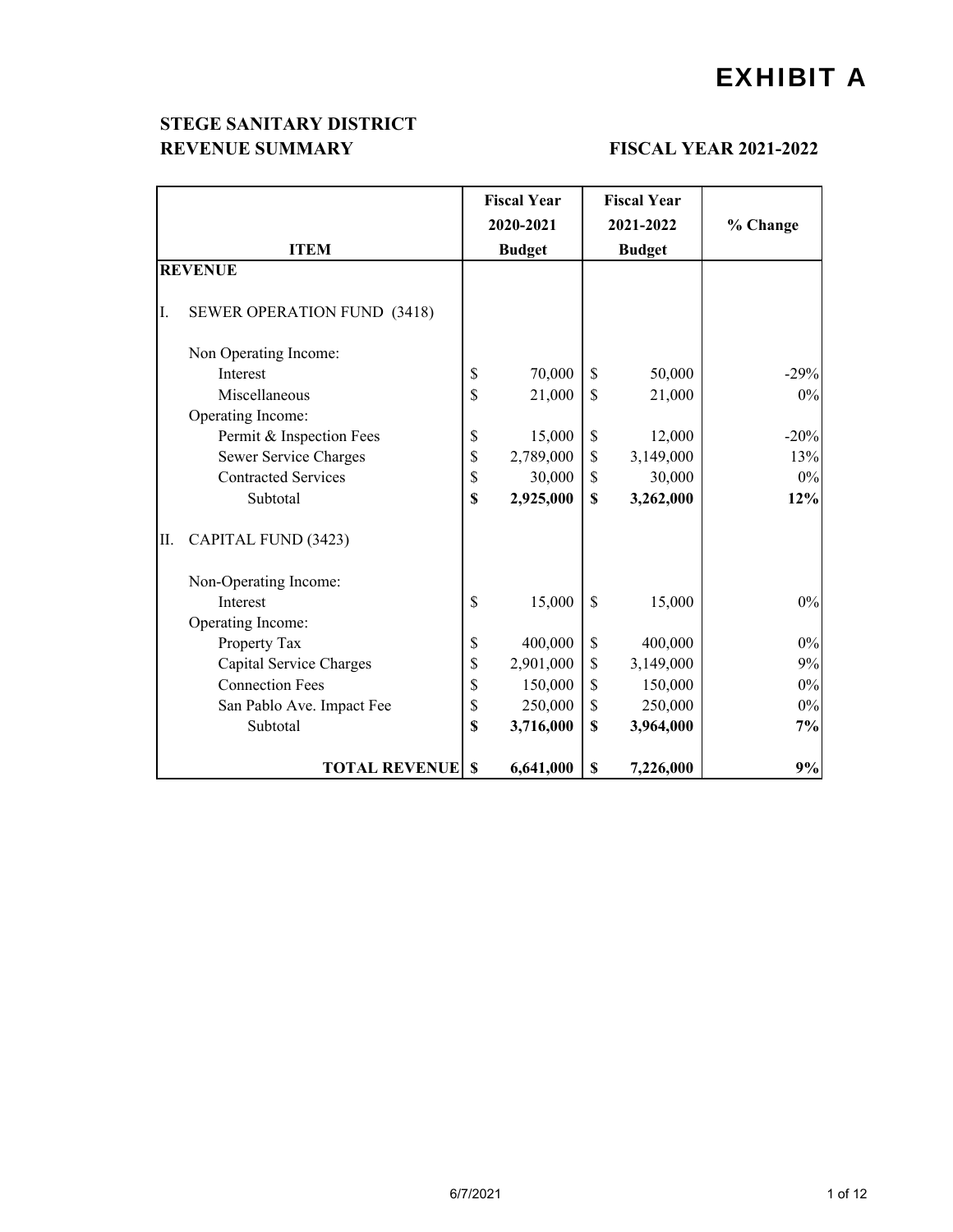## EXHIBIT B

#### **EXPENSE SUMMARY** FISCAL YEAR 2021-2022 **STEGE SANITARY DISTRICT**

|    |                                    | <b>Fiscal Year</b><br><b>Fiscal Year</b> |               |              |               |       |
|----|------------------------------------|------------------------------------------|---------------|--------------|---------------|-------|
|    |                                    |                                          | 2020-2021     | % Change     |               |       |
|    | <b>ITEM</b>                        |                                          | <b>Budget</b> |              | <b>Budget</b> |       |
|    | <b>EXPENSES</b>                    |                                          |               |              |               |       |
|    |                                    |                                          |               |              |               |       |
| I. | <b>OPERATING EXPENSES:</b>         |                                          |               |              |               |       |
|    | Dept 41 - Maintenance/Engineering  | \$                                       | 2,078,676     | \$           | 2,159,348     | 4%    |
|    | Dept 41 - Pump Stations            | \$                                       | 16,460        | $\mathbb{S}$ | 16,460        | $0\%$ |
|    | Dept 41 - Contracted Repairs       | \$                                       | 66,000        | \$           | 68,000        | 3%    |
|    | Dept 45 - General & Administration | $\mathbf S$                              | 870,675       | \$           | 894,828       | 3%    |
|    | <b>SUBTOTAL OPERATING EXPENSES</b> | <sup>\$</sup>                            | 3,031,811     | $\mathbf S$  | 3,138,636     | 4%    |
| П. | <b>CAPITAL EXPENSES:</b>           |                                          |               |              |               |       |
|    | Dept 41 - Capital Equipment        | \$                                       | 314,000       | \$           | 500,000       | 59%   |
|    | Dept 41 - Debt Repayment (SRF)     | \$                                       | 148,200       | \$           | 148,200       | $0\%$ |
|    | Dept 41 - Sewer Rehabilitation     | \$                                       | 4,977,000     | $\mathbb{S}$ | 5,667,000     | 14%   |
|    | <b>SUBTOTAL CAPITAL EXPENSES</b>   | \$                                       | 5,439,200     | $\mathbf S$  | 6,315,200     | 16%   |
|    | <b>TOTAL</b>                       | \$                                       | 8,471,011     | \$           | 9,453,836     | 12%   |
|    | <b>OTHER EXPENSES:</b>             |                                          |               |              |               |       |
|    | Transfer from Capital Fund         | \$                                       |               | S            |               | $0\%$ |
|    | Retiree Medical Fund               | \$                                       |               | \$           |               | $0\%$ |
|    | <b>SUBTOTAL OTHER EXPENSES</b>     | \$                                       |               | \$           |               | $0\%$ |
|    |                                    |                                          |               |              |               |       |
|    | <b>TOTAL EXPENSES</b>              | $\mathbf{s}$                             | 8,471,011     | \$           | 9,453,836     | 12%   |

#### **TRANSFER TO/(FROM) RESERVES** FISCAL YEAR 2021-2022 **STEGE SANITARY DISTRICT**

| <b>ITEM</b>                                          |          | <b>Fiscal Year</b><br>2020-2021<br><b>Budget</b>  | <b>Fiscal Year</b><br>2021-2022<br><b>Budget</b> | % Change  |  |  |
|------------------------------------------------------|----------|---------------------------------------------------|--------------------------------------------------|-----------|--|--|
| <b>REVENUE</b><br><b>EXPENSES</b><br><b>SUBTOTAL</b> | \$<br>\$ | 6,641,000<br>$(8,471,011)$ \$<br>$(1,830,011)$ \$ | 7,226,000<br>(9, 453, 836)<br>(2, 227, 836)      | 9%<br>12% |  |  |
| <b>TRANSFER TO/(FROM) RESERVES \$</b>                |          | $(1,830,011)$ \$                                  | (2, 227, 836)                                    |           |  |  |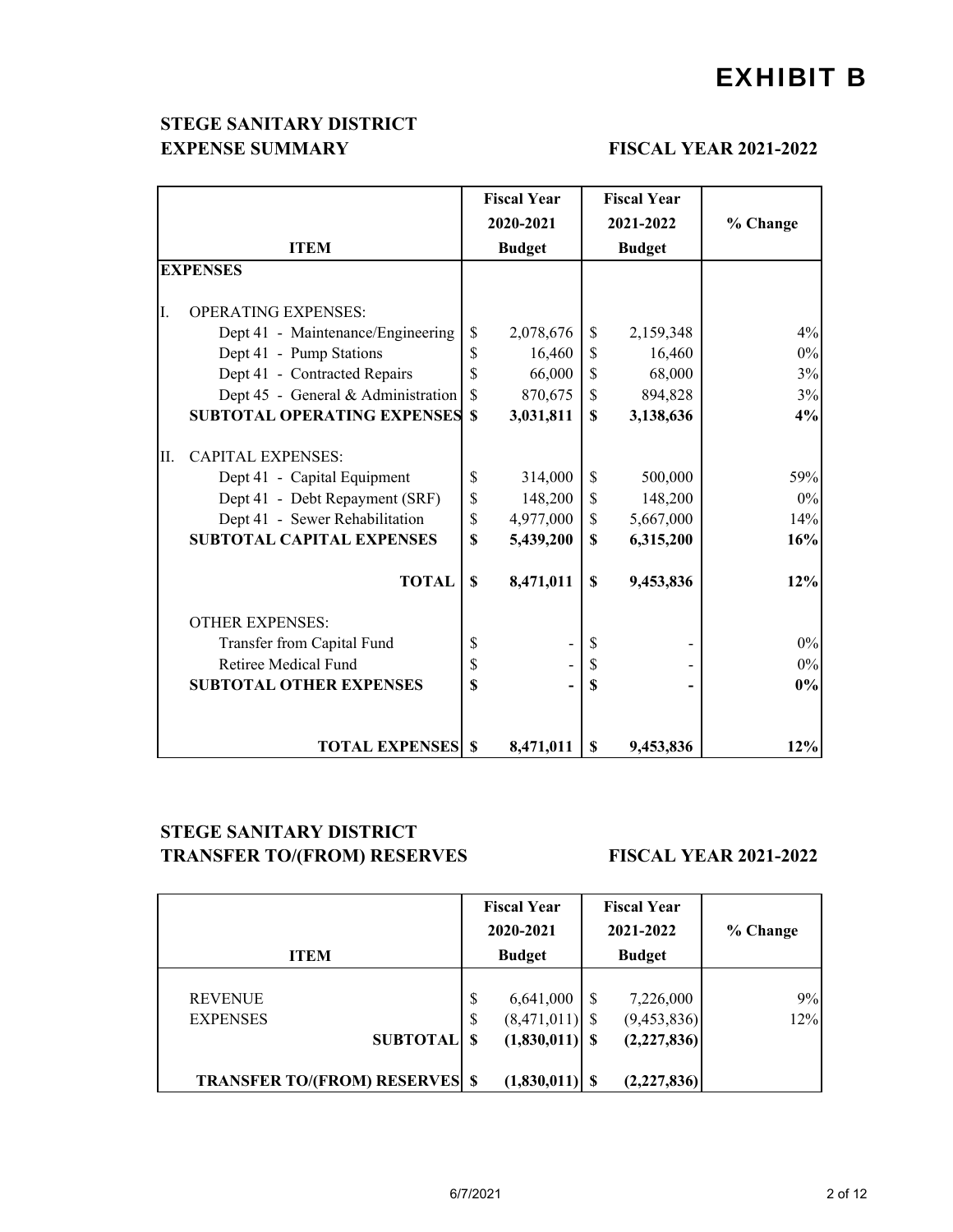## EXHIBIT C

#### **BUDGET - COMPOSITE FISCAL YEAR 2021-2022 STEGE SANITARY DISTRICT**

|                                 |             |               | <b>FISCAL YEAR FISCAL YEAR</b> |          |                           |           |                           |                                       |
|---------------------------------|-------------|---------------|--------------------------------|----------|---------------------------|-----------|---------------------------|---------------------------------------|
|                                 |             | 2020-2021     | 2021-2022                      | % Change | <b>OPERATIONS</b>         |           |                           | <b>GENERAL &amp;</b><br><b>ADMIN.</b> |
| <b>ITEM</b>                     |             | <b>BUDGET</b> | <b>BUDGET</b>                  |          |                           |           |                           |                                       |
| <b>OPERATING EXPENSES:</b>      |             |               |                                |          |                           |           |                           |                                       |
| 010 Salaries & Wages            | \$          | 1,247,160     | \$<br>1,429,460                | 15%      | $\mathcal{S}$             | 1,189,460 | \$                        | 240,000                               |
| 020 Employee Benefits           | \$          | 790,810       | \$<br>668,561                  | $-15%$   | $\mathcal{S}$             | 517,521   | $\boldsymbol{\mathsf{S}}$ | 151,040                               |
| 030 Directors' Expenses         | \$          | 39,731        | \$<br>39,888                   | 0%       | S                         |           | \$                        | 39,888                                |
| 040 Election Expense            | \$          | 30,000        | \$                             | $-100%$  | \$                        |           | \$                        |                                       |
| 060 Gasoline, Oil, Fuel         | \$          | 22,000        | \$<br>22,000                   | $0\%$    | \$                        | 22,000    | \$                        |                                       |
| 070 Insurance                   | \$          | 182,000       | \$<br>219,900                  | 21%      | \$                        | 15,000    | \$                        | 204,900                               |
| 080 Memberships                 | \$          | 18,100        | \$<br>18,100                   | $0\%$    | \$                        | 3,000     | \$                        | 15,100                                |
| 090 Office Expense              | \$          | 10,100        | \$<br>10,100                   | $0\%$    | \$                        |           | \$                        | 10,100                                |
| 100 Operating Supplies          | \$          | 40,000        | \$<br>40,000                   | $0\%$    | \$                        | 40,000    | \$                        |                                       |
| 110 Contractual Services        | \$          | 98,100        | \$<br>98,100                   | $0\%$    | <sup>\$</sup>             | 98,100    | \$                        |                                       |
| 120 Professional Services       | \$          | 202,600       | \$<br>202,600                  | $0\%$    | \$                        | 129,000   | \$                        | 73,600                                |
| 130 Printing & Publications     | \$          | 29,000        | \$<br>29,000                   | $0\%$    | \$                        |           | \$                        | 29,000                                |
| 140 Rents & Leases              | \$          | 1,800         | \$<br>1,800                    | $0\%$    | \$                        | 1,000     | \$                        | 800                                   |
| 150 Repairs & Maintenance       | \$          | 116,700       | \$<br>116,700                  | $0\%$    | \$                        | 101,700   | \$                        | 15,000                                |
| 160 Revenue Collection Expenses | \$          | 14,600        | \$<br>14,600                   | $0\%$    | \$                        |           | $\boldsymbol{\mathsf{S}}$ | 14,600                                |
| 170 Travel & Meetings           | \$          | 18,500        | \$<br>18,500                   | $0\%$    | \$                        | 14,000    | \$                        | 4,500                                 |
| 190 Utilities                   | \$          | 39,200        | \$<br>41,200                   | 5%       | \$                        | 7,000     | \$                        | 34,200                                |
| 200 Other Expenses              | \$          | 62,100        | \$<br>62,100                   | $0\%$    | S                         |           | \$                        | 62,100                                |
| 203 First Aid Supplies          | \$          | 500           | \$<br>500                      | $0\%$    | \$                        | 500       | \$                        |                                       |
| 204 Safety Equipment and Gloves | \$          | 4,500         | \$<br>4,500                    | $0\%$    | \$                        | 4,500     | \$                        |                                       |
| 205 Uniforms and Boots          | \$          | 12,500        | \$<br>15,317                   | 23%      | \$                        | 15,317    | \$                        |                                       |
| 206 Safety Incentive Program    | \$          | 1,250         | \$<br>1,250                    | $0\%$    | \$                        | 1,250     | \$                        |                                       |
| 207 Contracted Repairs          | \$          | 66,000        | \$<br>68,000                   | 3%       | \$                        | 68,000    | \$                        |                                       |
| 410 Pump Stations               | \$          | 16,460        | \$<br>16,460                   | $0\%$    | \$                        | 16,460    | \$                        |                                       |
| <b>TOTAL OPERATING EXPENSES</b> | \$          | 3,063,711     | \$<br>3,138,636                | 2%       | $\boldsymbol{\mathsf{S}}$ | 2,243,808 | \$                        | 894,828                               |
| <b>CAPITAL EXPENSES:</b>        |             |               |                                |          |                           |           |                           |                                       |
| <b>650 DEBT REPAYMENT</b>       | \$          | 148,200       | \$<br>148,200                  | $0\%$    | $\mathcal{S}$             | 148,200   | \$                        |                                       |
| 300 CAPITAL EQUIPMENT           | \$          | 314,000       | \$<br>500,000                  | 59%      | $\mathcal{S}$             | 500,000   | \$                        |                                       |
| <b>400 CONSTRUCTION</b>         | $\mathbb S$ | 4,977,000     | \$<br>5,667,000                | 14%      | $\mathcal{S}$             | 5,667,000 | \$                        |                                       |
| <b>TOTAL CAPITAL EXPENSES</b>   | \$          | 5,439,200     | \$<br>6,315,200                | 16%      | \$                        | 6,315,200 | \$                        |                                       |
| TRANSFER TO CAPITAL FUND        |             |               | \$                             |          |                           |           | $\boldsymbol{\mathsf{S}}$ |                                       |
| <b>TOTAL BUDGET</b>             | \$          | 8,502,911     | \$<br>9,453,836                | $11\%$   | $\boldsymbol{\mathsf{S}}$ | 8,559,008 | \$                        | 894,828                               |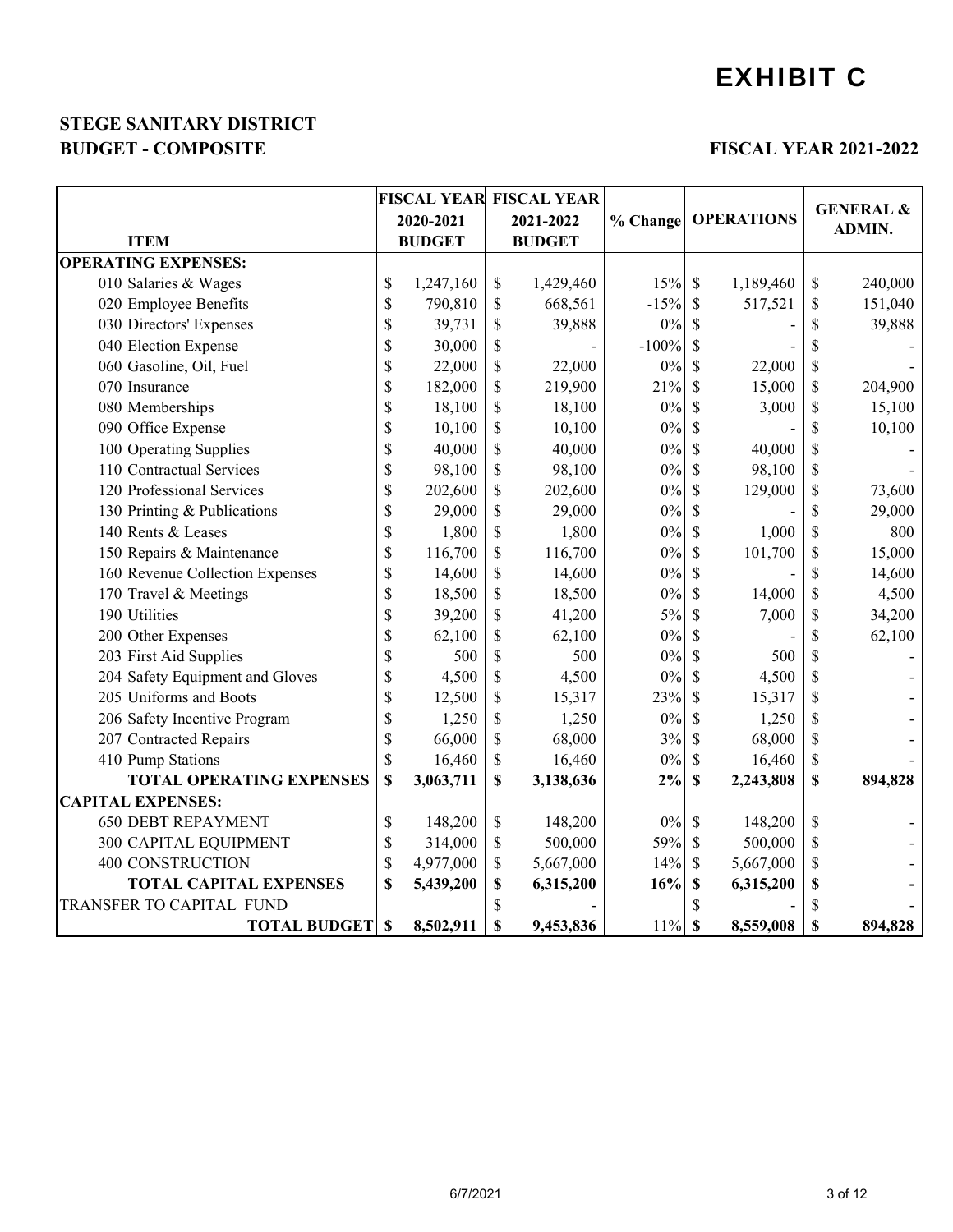#### **STEGE SANITARY DISTRICT ACCOUNT NO. 41 - OPERATIONS**

#### **FISCAL YEAR 2021-2022**

|  |                                             |               | <b>Fiscal Year</b> |              | <b>Fiscal Year</b> |          |  |
|--|---------------------------------------------|---------------|--------------------|--------------|--------------------|----------|--|
|  |                                             |               | 2020-2021          |              | 2021-2022          | % Change |  |
|  | <b>ITEM</b>                                 |               | <b>Budget</b>      |              | <b>Budget</b>      |          |  |
|  |                                             |               |                    |              |                    |          |  |
|  | 010 SALARIES AND WAGES                      |               |                    |              |                    |          |  |
|  | 011 Engineering Salaries                    | $\mathbb{S}$  | 476,400            | $\mathbb{S}$ | 553,900            | 16%      |  |
|  | 011.6 Cell Phone (3)                        |               | 2,160              |              | 2,160              | 0%       |  |
|  | 012 Collection System Salaries              |               | 453,200            |              | 541,900            | 20%      |  |
|  | $012.6$ Cell Phone $(5)$                    |               | 3,600              |              | 3,600              | 0%       |  |
|  | 013 Overtime - Service Calls                |               | 15,400             |              | 15,400             | 0%       |  |
|  | 014 Overtime - Engineering/Inspection       |               | 500                |              | 500                | 0%       |  |
|  | 015 Standby                                 |               | 51,000             |              | 60,000             | 18%      |  |
|  | 017 Performance Incentive                   |               | 12,000             |              | 12,000             | 0%       |  |
|  | <b>TOTAL SALARIES AND WAGES</b>             | $\mathbf S$   | 1,014,260          | \$           | 1,189,460          | 17%      |  |
|  | <b>020 EMPLOYEE BENEFITS</b>                |               |                    |              |                    |          |  |
|  | 021 Retirement                              | $\$$          | 341,290            | \$           | 321,350            | $-6%$    |  |
|  | 021a Deferred Comp Match                    |               | 25,440             |              | 25,440             | 0%       |  |
|  | Cafeteria Plan                              |               |                    |              |                    |          |  |
|  | 022 Health Care Premiums & Admin Fees       |               | 480                |              | 72,581             | 15021%   |  |
|  | 023 Life Insurance/Dental/LTD               |               | 13,920             |              | 15,840             | 14%      |  |
|  | 024 Workers' Compensation Insurance         |               | 18,300             |              | 19,200             | 5%       |  |
|  | 025 Unemployment Insurance                  |               | 5,400              |              | 5,700              | $6\%$    |  |
|  | 026 Medicare                                |               | 19,600             |              | 20,200             | 3%       |  |
|  | 027 Cash in Lieu (Dependent Care & Medical) |               | 179,136            |              | 24,000             | $-87%$   |  |
|  | Retiree Medical & ARC                       |               |                    |              |                    |          |  |
|  | '028 Retiree Medical (AnnReq'dContrib ARC)  |               |                    |              |                    | 0%       |  |
|  | '029 Retiree Health Care Premium            |               | 10,300             |              | 11,900             | 16%      |  |
|  | 030 Social Security (On Call Maintenance)   |               | 1,000              |              | 1,310              | 31%      |  |
|  | <b>TOTAL EMPLOYEE BENEFITS</b>              | <sup>\$</sup> | 614,866            | \$           | 517,521            | $-16%$   |  |
|  | <b>MAINTENANCE</b>                          |               |                    |              |                    |          |  |
|  | 060 GAS, OIL AND FUEL                       | \$            | 22,000             | \$           | 22,000             | $0\%$    |  |
|  | 070 CLAIMS                                  |               | 15,000             |              | 15,000             | $0\%$    |  |
|  | <b>080 MEMBERSHIPS</b>                      |               | 3,000              |              | 3,000              | 0%       |  |
|  | <b>100 OPERATING SUPPLIES</b>               |               |                    |              |                    |          |  |
|  | 101 Rods and Augers                         |               | 5,000              |              | 5,000              | 0%       |  |
|  | 102 Chemicals                               |               | 1,000              |              | 1,000              | 0%       |  |
|  | 104 Hose and Nozzles                        |               | 25,000             |              | 25,000             | 0%       |  |
|  | 105 Emergency Readiness                     |               | 500                |              | 500                | 0%       |  |
|  | 107 Engineering and Inspection Supplies     |               | 2,000              |              | 2,000              | $0\%$    |  |
|  | 108 Computer/Supplies                       |               | 6,500              |              | 6,500              | 0%       |  |
|  |                                             |               |                    |              |                    |          |  |
|  | Forward totals to next page                 |               | 80,000             |              | 80,000             | $0\%$    |  |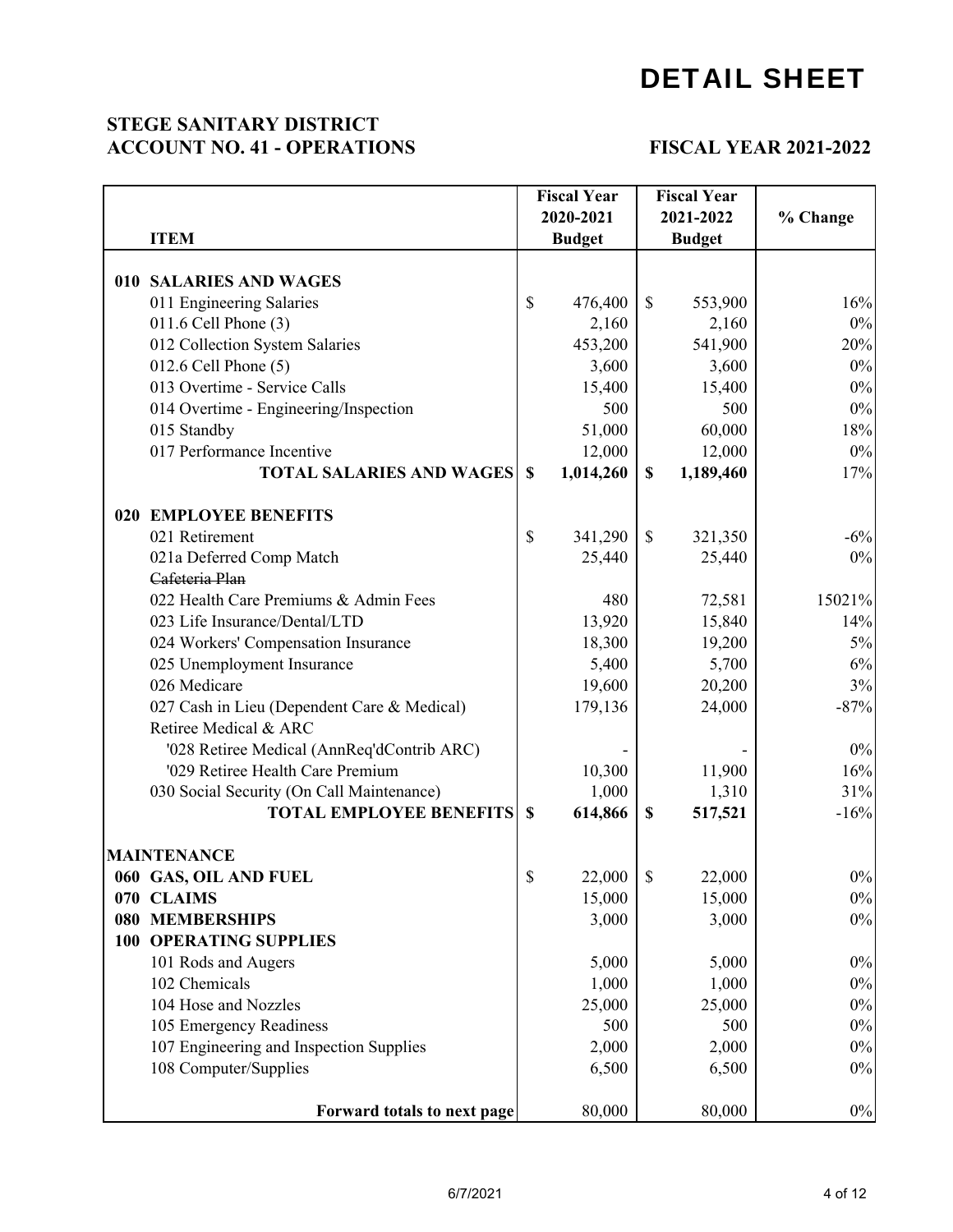#### **STEGE SANITARY DISTRICT ACCOUNT NO. 41 - OPERATIONS**

#### **FISCAL YEAR 2021-2022**

|                                          |               | <b>Fiscal Year</b> |               | <b>Fiscal Year</b> |          |  |
|------------------------------------------|---------------|--------------------|---------------|--------------------|----------|--|
|                                          |               | 2020-2021          |               | 2021-2022          | % Change |  |
| <b>ITEM</b>                              |               | <b>Budget</b>      |               | <b>Budget</b>      |          |  |
| <b>Totals from previous page</b>         | $\mathcal{S}$ | 80,000             | $\mathbb{S}$  | 80,000             | $0\%$    |  |
|                                          |               |                    |               |                    |          |  |
| <b>110 CONTRACTUAL SERVICES</b>          |               |                    |               |                    |          |  |
| 111 Phone Service (Answering Service)    | $\mathcal{S}$ | 1,200              | $\mathbb{S}$  | 1,200              | $0\%$    |  |
| 112 Manhole Level Monitors               |               | 2,500              |               | 2,500              | $0\%$    |  |
| 115 Sewer Root Foaming                   |               | 75,000             |               | 75,000             | $0\%$    |  |
| 116 Radio and Test Equipment Maintenance |               | 500                |               | 500                | $0\%$    |  |
| 117 Utility Marking Service              |               | 3,000              |               | 3,000              | $0\%$    |  |
| 118 DOT Regulatory Compliance            |               | 900                |               | 900                | $0\%$    |  |
| 119 Collection System JPA                |               | 15,000             |               | 15,000             | $0\%$    |  |
| <b>120 PROFESSIONAL SERVICES</b>         |               |                    |               |                    |          |  |
| 121 Technical/Legal Support              | \$            | 107,000            | $\mathbb{S}$  | 107,000            | $0\%$    |  |
| 122 Safety Consultant                    |               | 1,000              |               | 1,000              | 0%       |  |
| 123 Flow Monitoring Modeling             |               | 15,000             |               | 15,000             | $0\%$    |  |
| 124 Enforcement                          |               | 6,000              |               | 6,000              | $0\%$    |  |
| <b>140 RENTS AND LEASES</b>              |               | 1,000              |               | 1,000              | $0\%$    |  |
| <b>150 REPAIRS AND MAINTENANCE</b>       |               |                    |               |                    |          |  |
| 151 Vehicle Maintenance                  | \$            | 40,000             | $\mathcal{S}$ | 40,000             | $0\%$    |  |
| 152 Equipment and Shop Maintenance       |               | 9,000              |               | 9,000              | $0\%$    |  |
| 153 Sewer Materials                      |               |                    |               |                    |          |  |
| a. Pipe and Fittings                     |               | 4,000              |               | 4,000              | $0\%$    |  |
| b. Manholes                              |               | 4,500              |               | 4,500              | $0\%$    |  |
| c. Castings                              |               | 1,000              |               | 1,000              | $0\%$    |  |
| 154 Emergency Sewer Replacement          |               | 12,500             |               | 12,500             | $0\%$    |  |
| 156 Building Maintenance                 |               | 1,800              |               | 1,800              | $0\%$    |  |
| 157 Janitorial Services                  |               | 4,500              |               | 4,500              | $0\%$    |  |
| 158 Yard Maintenance                     |               | 2,400              |               | 2,400              | $0\%$    |  |
| 159 Refuse Service                       |               | 4,750              |               | 4,750              | 0%       |  |
| 159a Refuse Service-Vactor               |               | 2,250              |               | 2,250              | $0\%$    |  |
| 160 Video Inspection Equipment Repair    |               | 15,000             |               | 15,000             | $0\%$    |  |
| <b>170 TRAVEL AND MEETINGS</b>           |               |                    |               |                    |          |  |
| 171 Training and Testing                 | \$            | 3,000              | $\mathcal{S}$ | 3,000              | $0\%$    |  |
| 173 Travel Reimbursement                 |               | 6,000              |               | 6,000              | $0\%$    |  |
| 174 Meetings and Conference              |               | 5,000              |               | 5,000              | $0\%$    |  |
|                                          |               | 423,800            | $\mathbb{S}$  | 423,800            | $0\%$    |  |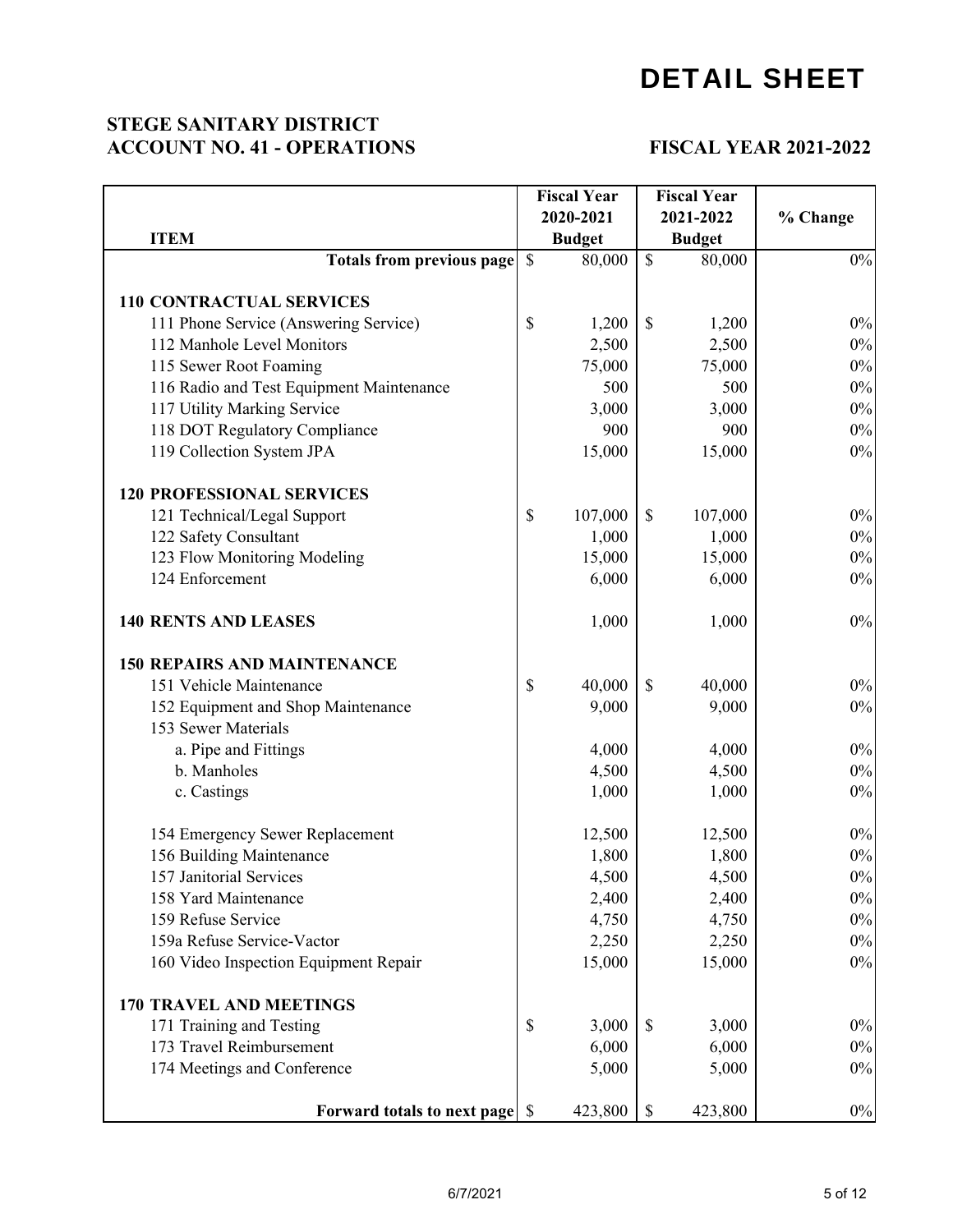#### **STEGE SANITARY DISTRICT ACCOUNT NO. 41 - OPERATIONS**

#### **FISCAL YEAR 2021-2022**

|                                               | <b>Fiscal Year</b>       |               | <b>Fiscal Year</b>       |               |          |
|-----------------------------------------------|--------------------------|---------------|--------------------------|---------------|----------|
|                                               |                          | 2020-2021     |                          | 2021-2022     | % Change |
| <b>ITEM</b>                                   |                          | <b>Budget</b> |                          | <b>Budget</b> |          |
| <b>Totals from previous page</b>              | $\overline{\mathcal{S}}$ | 423,800       | $\overline{\mathcal{S}}$ | 423,800       | $0\%$    |
|                                               |                          |               |                          |               |          |
| <b>193 WATER - HYDRO FLUSHER</b>              | $\mathcal{S}$            | 7,000         | $\mathbb{S}$             | 7,000         | $0\%$    |
| <b>203 FIRST AID SUPPLIES</b>                 |                          | 500           |                          | 500           | $0\%$    |
| 204 SAFETY EQUIPMENT AND GLOVES               |                          | 4,500         |                          | 4,500         | $0\%$    |
| <b>205 UNIFORMS AND BOOTS</b>                 |                          | 12,500        |                          | 15,317        | 23%      |
| <b>206 SAFETY INCENTIVE PROGRAM</b>           |                          | 1,250         |                          | 1,250         | $0\%$    |
| <b>TOTAL MAINTENANCE/ENGINEERING</b>          | $\mathbf S$              | 449,550       | $\mathbf S$              | 452,367       | $1\%$    |
| <b>41.2 BURLINGAME PUMP STATION</b>           |                          |               |                          |               |          |
| 150 Repairs (Contracted)                      | $\mathcal{S}$            | 4,000         | $\mathbb{S}$             | 4,000         | $0\%$    |
| 150a Annual Inspection                        |                          | 2,500         |                          | 2,500         | $0\%$    |
| 151 Electricity                               |                          | 900           |                          | 900           | $0\%$    |
| 152 Telemetry                                 |                          | 350           |                          | 350           | $0\%$    |
| 153 Maintenance and Landscaping               |                          | 960           |                          | 960           | $0\%$    |
| <b>41.4 CANON PUMP STATION</b>                |                          |               |                          |               |          |
| 150 Repairs (Contracted)                      |                          | 4,000         |                          | 4,000         | $0\%$    |
| 150a Annual Inspection                        |                          | 2,500         |                          | 2,500         | $0\%$    |
| 151 Electricity                               |                          | 900           |                          | 900           | $0\%$    |
| 152 Telephone/Telemetry                       |                          | 350           |                          | 350           | $0\%$    |
| <b>TOTAL PUMP STATIONS</b>                    | $\mathbf S$              | 16,460        | $\mathbf S$              | 16,460        | $0\%$    |
| <b>207 CONTRACTED REPAIRS</b>                 |                          | 66,000        |                          | 68,000        | 3%       |
| <b>TOTAL - MAINT/ENG EMPLOYEE SALARIES \$</b> |                          | 1,014,260     | $\mathbf{s}$             | 1,189,460     | 17%      |
| <b>TOTAL - MAINT/ENG EMPLOYEE BENEFITS</b>    |                          | 614,866       |                          | 517,521       | $-16%$   |
| TOTAL OTHER MAINTENANCE/ENGINEERING           |                          | 449,550       |                          | 452,367       | $1\%$    |
| <b>TOTAL - PUMP STATIONS</b>                  |                          | 16,460        |                          | 16,460        | $0\%$    |
| <b>TOTAL CONTRACTED REPAIRS</b>               |                          | 66,000        |                          | 68,000        | 3%       |
| <b>TOTAL OPERATIONS \$</b>                    |                          | 2,161,136     | $\mathbf{\$}$            | 2,243,808     | 4%       |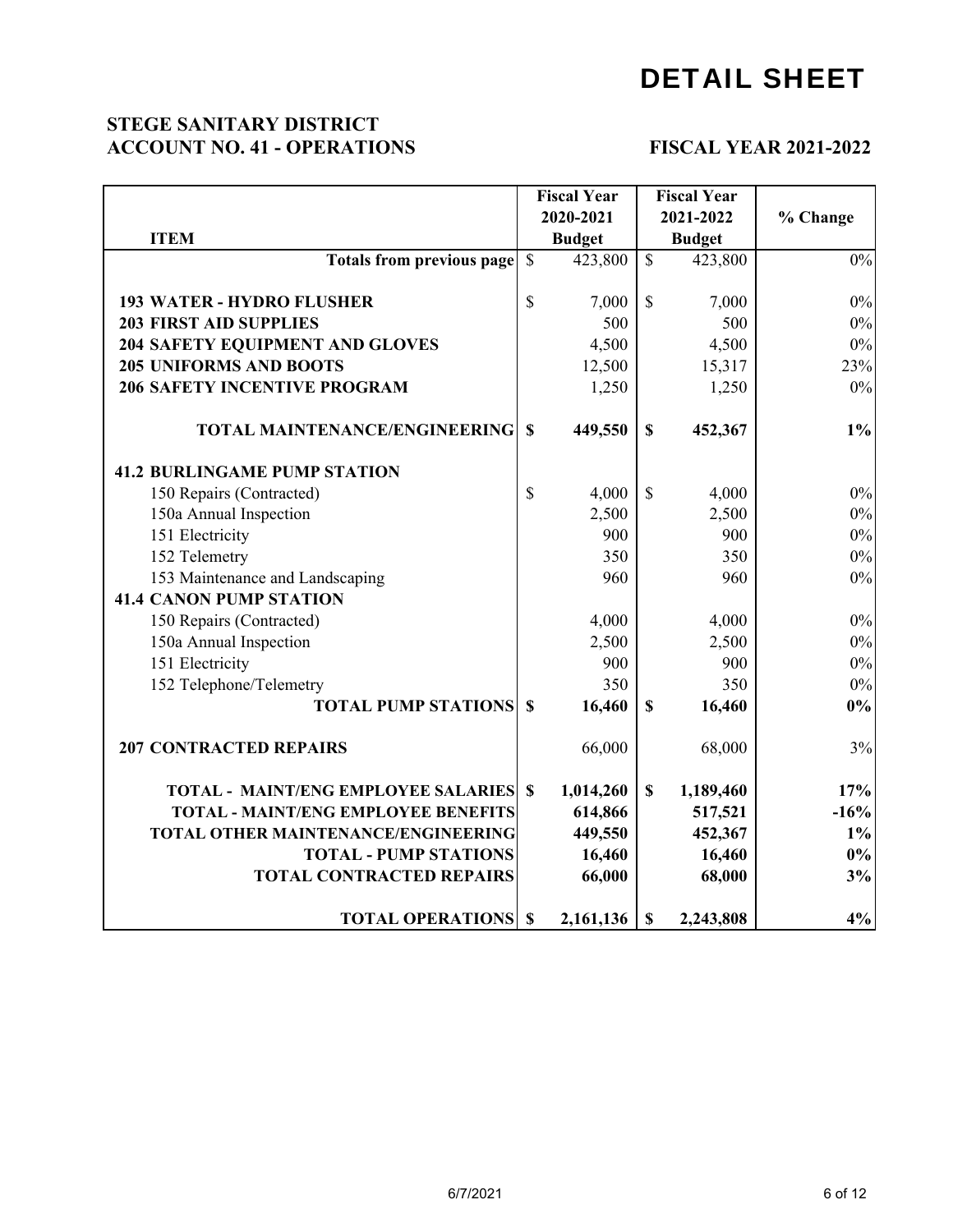#### **STEGE SANITARY DISTRICT ACCOUNT NO. 45 - ADMINISTRATIVE AND GENERAL FISCAL YEAR 2021-2022**

|                                             |             | <b>Fiscal Year</b> |                           | <b>Fiscal Year</b> |          |
|---------------------------------------------|-------------|--------------------|---------------------------|--------------------|----------|
|                                             |             | 2020-2021          |                           | 2021-2022          | % Change |
| <b>ITEM</b>                                 |             | <b>Budget</b>      |                           | <b>Budget</b>      |          |
|                                             |             |                    |                           |                    |          |
| 010 SALARIES AND WAGES                      |             |                    |                           |                    |          |
| 011 Administration Salaries                 | \$          | 197,500            | $\mathcal{S}$             | 236,500            | 20%      |
| 017 Performance Incentive                   |             | 3,500              |                           | 3,500              | $0\%$    |
| <b>TOTAL - SALARIES &amp; WAGES</b>         | $\mathbf S$ | 201,000            | $\mathbf S$               | 240,000            | 19%      |
| <b>020 EMPLOYEE BENEFITS</b>                |             |                    |                           |                    |          |
| 021 Retirement                              | \$          | 99,770             | $\mathcal{S}$             | 97,300             | $-2\%$   |
|                                             |             | 6,000              |                           | 6,000              | $0\%$    |
| 021a Deferred Comp Match<br>Cafeteria Plan  |             |                    |                           |                    |          |
|                                             |             |                    |                           |                    |          |
| 022 Health Care Premiums & Admin Fees       |             | 360                |                           | 19,800             | 5400%    |
| 023 Life Insurance/Dental/LTD               |             | 1,980              |                           | 2,160              | 9%       |
| 024 Workers' Compensation Insurance         |             | 4,000              |                           | 4,200              | 5%       |
| 025 Unemployment Insurance                  |             | 500                |                           | 500                | $0\%$    |
| 026 Medicare                                |             | 6,750              |                           | 7,480              | 11%      |
| 027 Cash in Lieu (Dependent Care & Medical) |             | 44,784             |                           |                    | $-100%$  |
| <b>Retiree Medical</b>                      |             |                    |                           |                    |          |
| '028 Retiree Medical (AnnReq'dContrib(ARC)) |             |                    |                           |                    | $0\%$    |
| '029 Retiree Health Care Premiums           |             | 10,300             |                           | 11,900             | 16%      |
| 029a Social Security                        |             | 1,500              |                           | 1,700              | 13%      |
|                                             |             |                    |                           |                    |          |
| <b>TOTAL - EMPLOYEE BENEFITS</b>            | $\mathbf S$ | 175,944            | $\boldsymbol{\mathsf{S}}$ | 151,040            | $-14%$   |
|                                             |             |                    |                           |                    |          |
| <b>GENERAL EXPENSES</b>                     |             |                    |                           |                    |          |
| <b>030 DIRECTORS' EXPENSES</b>              |             |                    |                           |                    |          |
| 031 Board Meeting Compensation              | \$          | 22,231             | $\mathbb{S}$              | 22,388             | $1\%$    |
| 032 Travel Reimbursement                    |             | 10,000             |                           | 10,000             | $0\%$    |
| 033 Meetings & Conference                   |             | 6,500              |                           | 6,500              | $0\%$    |
| 034 Training                                |             | 1,000              |                           | 1,000              | $0\%$    |
| <b>TOTAL - DIRECTORS' EXPENSES   \$</b>     |             | 39,731             | $\boldsymbol{\mathsf{s}}$ | 39,888             | $0\%$    |
| <b>040 ELECTION EXPENSES</b>                | \$          | 30,000             | \$                        |                    | $-100%$  |
| 070 INSURANCE                               |             |                    |                           |                    |          |
| 071 Liability and Property Insurance        | \$          | 189,500            | $\mathbb{S}$              | 227,400            | 20%      |
|                                             |             |                    |                           |                    |          |
| 072 Dividends (CREDIT)                      |             | (22,500)           |                           | (22,500)           | $0\%$    |
| <b>080 MEMBERSHIPS</b>                      |             |                    |                           |                    |          |
| 081 Memberships                             | \$          | 15,000             | $\mathbb{S}$              | 15,000             | $0\%$    |
| 082 Memberships - Board                     |             | 100                |                           | 100                | $0\%$    |
|                                             |             |                    |                           |                    |          |
| Forward totals to next page                 |             | 251,831            |                           | 259,888            | 3%       |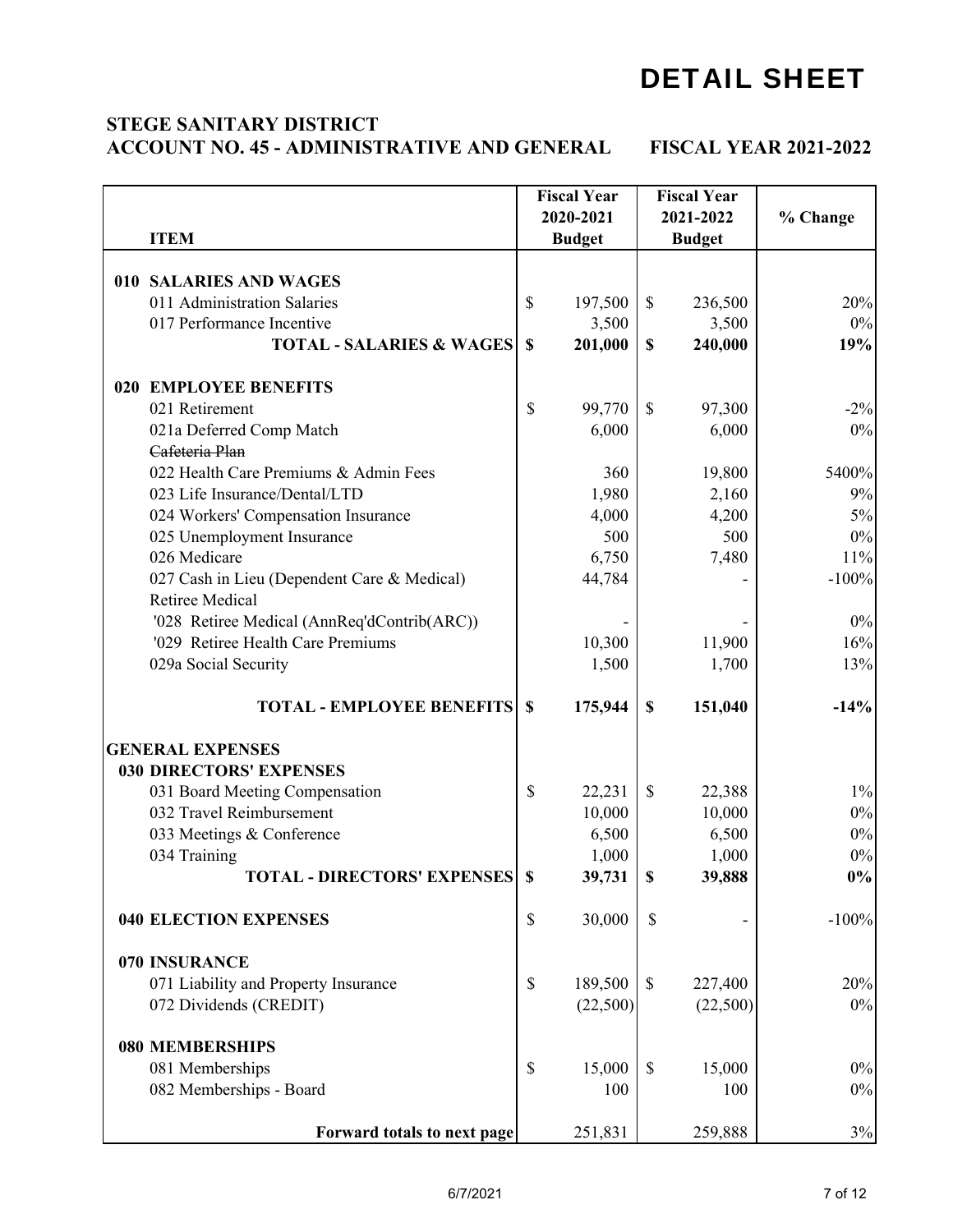## DETAIL SHEET

#### **STEGE SANITARY DISTRICT ACCOUNT NO. 45 - ADMINISTRATIVE AND GENERAL FISCAL YEAR 2021-2022**

|                                             |               | <b>Fiscal Year</b> |              | <b>Fiscal Year</b> |          |
|---------------------------------------------|---------------|--------------------|--------------|--------------------|----------|
|                                             |               | 2020-2021          |              | 2021-2022          | % Change |
| <b>ITEM</b>                                 |               | <b>Budget</b>      |              | <b>Budget</b>      |          |
| <b>Totals from previous page</b>            | $\mathcal{S}$ | 251,831            | $\mathbb{S}$ | 259,888            | 3%       |
| <b>090 OFFICE EXPENSES</b>                  |               |                    |              |                    |          |
| 091 Stationery, Postage, Supplies           | \$            | 4,000              | \$           | 4,000              | $0\%$    |
| 092 Subscriptions                           |               | 5,000              |              | 5,000              | $0\%$    |
| 094 Public Notice Postage                   |               | 400                |              | 400                | $0\%$    |
| 096 Bank Charges                            |               | 700                |              | 700                | $0\%$    |
| <b>120 PROFESSIONAL SERVICES</b>            |               |                    |              |                    |          |
| 121 Legal Services                          | \$            | 35,000             | $\mathbb{S}$ | 35,000             | $0\%$    |
| 123 Audit and Special Reports               |               | 20,000             |              | 20,000             | $0\%$    |
| 124 Resources Consultant                    |               | 5,000              |              | 5,000              | $0\%$    |
| 125 Administrative Support                  |               | 2,500              |              | 2,500              | $0\%$    |
| 126 Labor Relations/HR Training             |               | 100                |              | 100                | $0\%$    |
| 127 Litigation Expenses                     |               | 5,000              |              | 5,000              | $0\%$    |
| 129 ADP Payroll Expenses                    |               | 6,000              |              | 6,000              | $0\%$    |
| <b>130 PRINTING AND PUBLICATIONS</b>        |               |                    |              |                    |          |
| 131 Meetings and Hearings Notices           | \$            | 1,000              | \$           | 1,000              | $0\%$    |
| 132 Newsletters                             |               | 20,000             |              | 20,000             | $0\%$    |
| 133 Publications (Ordinances & Notices)     |               | 7,500              |              | 7,500              | $0\%$    |
| 134 Job Advertising                         |               | 500                |              | 500                | $0\%$    |
| <b>140 RENTS AND LEASES</b>                 | $\mathbb S$   | 800                | \$           | 800                | $0\%$    |
| <b>150 BUILDING REPAIRS AND MAINTENANCE</b> |               |                    |              |                    |          |
| 151 Administration Offices                  | \$            | 9,000              | \$           | 9,000              | $0\%$    |
| 155 Office Equipment                        |               | 6,000              |              | 6,000              | $0\%$    |
| Forward totals to next page                 |               | 380,331            |              | 388,388            | $2\%$    |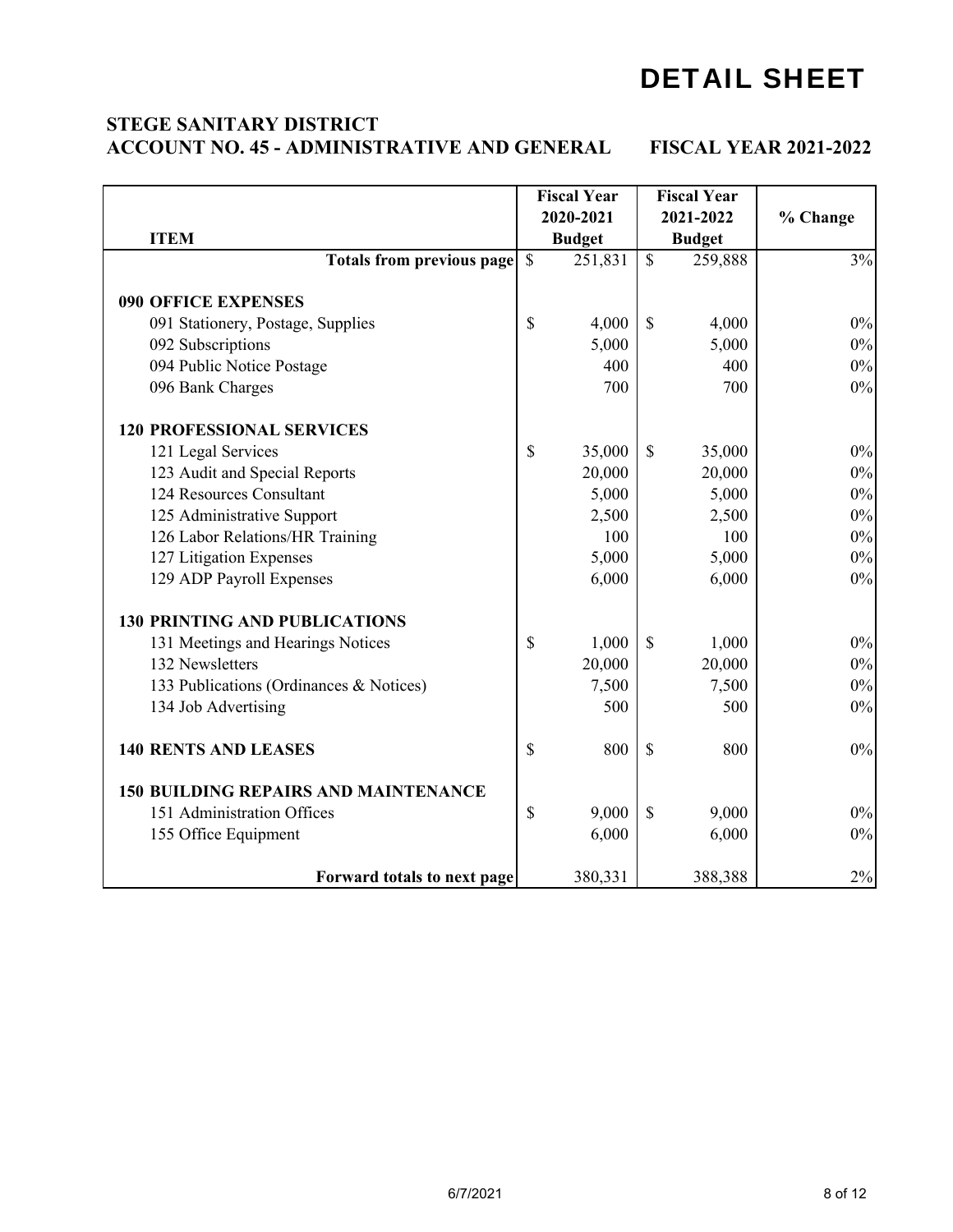## DETAIL SHEET

#### **STEGE SANITARY DISTRICT ACCOUNT NO. 45 - ADMINISTRATIVE AND GENERAL FISCAL YEAR 2021-2022**

|                                             |               | <b>Fiscal Year</b> |                           | <b>Fiscal Year</b> |          |
|---------------------------------------------|---------------|--------------------|---------------------------|--------------------|----------|
|                                             |               | 2020-2021          |                           | 2021-2022          | % Change |
| <b>ITEM</b>                                 |               | <b>Budget</b>      |                           | <b>Budget</b>      |          |
| <b>Totals from previous page</b>            | $\mathcal{S}$ | 380,331            | $\mathbb{S}$              | 388,388            | 2%       |
|                                             |               |                    |                           |                    |          |
| <b>160 REVENUE COLLECTION EXPENSES</b>      |               |                    |                           |                    |          |
| 161 EBMUD                                   | \$            | 600                | $\mathcal{S}$             | 600                | $0\%$    |
| 162 CCC Assessment Collection Fees          |               | 14,000             |                           | 14,000             | $0\%$    |
| <b>170 TRAVEL AND MEETINGS</b>              |               |                    |                           |                    |          |
| 173 Travel Reimbursement                    | \$            | 1,500              | $\mathcal{S}$             | 1,500              | $0\%$    |
| 174 Meetings and Conferences                |               | 3,000              |                           | 3,000              | $0\%$    |
| <b>190 UTILITIES</b>                        |               |                    |                           |                    | $0\%$    |
| 191 Gas and Electricity                     | \$            | 13,000             | $\mathbb{S}$              | 13,000             | $0\%$    |
| 192 Telephone & Computer Internet           |               | 12,500             |                           | 12,500             | $0\%$    |
| 193 Water                                   |               | 4,200              |                           | 4,200              | $0\%$    |
| 194 Security System                         |               | 2,500              |                           | 4,500              | 80%      |
| <b>200 OTHER EXPENSES</b>                   |               |                    |                           |                    |          |
| 201 Miscellaneous                           | $\mathbb{S}$  | 5,000              | $\mathbb{S}$              | 5,000              | $0\%$    |
| 202 Property Taxes                          |               | 100                |                           | 100                | $0\%$    |
| 203 LAFCO Net Cost Apportionment            |               | 4,000              |                           | 4,000              | $0\%$    |
| 204 Public Outreach                         |               | 18,000             |                           | 18,000             | $0\%$    |
| 205 Penalties & Fines                       |               | 35,000             |                           | 35,000             | $0\%$    |
| <b>TOTAL - GENERAL EXPENSES</b>             | \$            | 493,731            | $\mathbb S$               | 503,788            | 2%       |
| <b>TOTAL - ADMIN. EMPLOYEE SALARIES</b>     | \$            | 201,000            | $\mathbb S$               | 240,000            | 19%      |
| <b>TOTAL - ADMIN. EMPLOYEE BENEFITS</b>     | \$            | 175,944            | $\mathbf{s}$              | 151,040            | $-14%$   |
|                                             |               |                    |                           |                    |          |
| <b>TOTAL - ADMINISTRATION &amp; GENERAL</b> | \$            | 870,675            | $\boldsymbol{\mathsf{S}}$ | 894,828            | 3%       |
| <b>TOTAL OPERATIONS &amp; ADMIN. (3418)</b> | <b>S</b>      | 3,031,811          | \$                        | 3,138,636          | 4%       |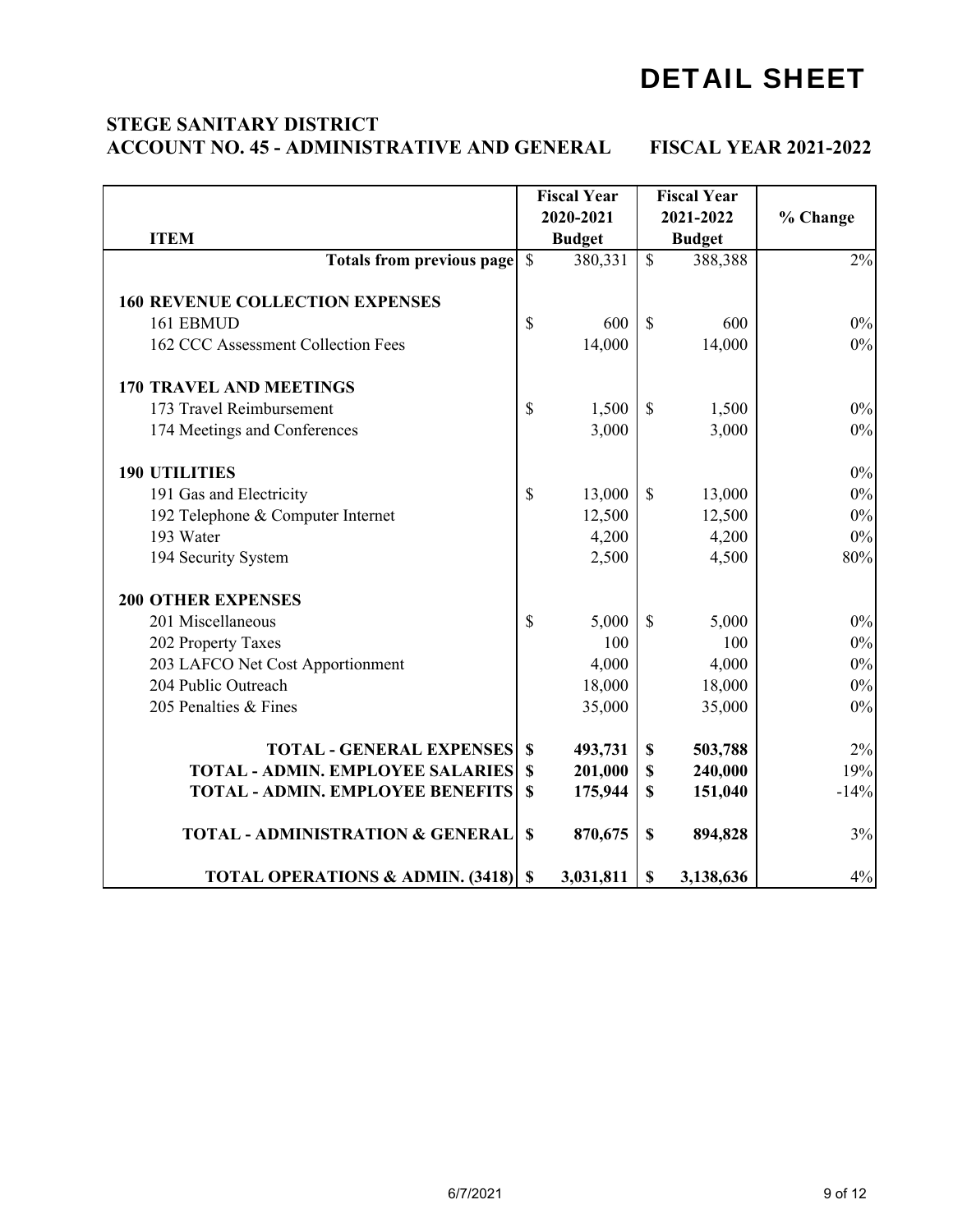## DETAIL SHEET

#### **ACCOUNT NO. 41 - CAPITAL EQUIPMENT EXPENSES FISCAL YEAR 2021-2022 STEGE SANITARY DISTRICT**

| <b>ITEM</b>                                      | <b>Fiscal Year</b><br>2020-2021<br><b>Budget</b> |         | <b>Fiscal Year</b><br>2021-2022<br><b>Budget</b> |         | % Change |
|--------------------------------------------------|--------------------------------------------------|---------|--------------------------------------------------|---------|----------|
| <b>CAPITAL EQUIPMENT EXPENSES</b>                |                                                  |         |                                                  |         |          |
| 300 CAPITAL OPERATIONS (3421)                    |                                                  |         |                                                  |         |          |
| 315 Flow Meters                                  | \$                                               | 150,000 | \$                                               | 150,000 | 0%       |
| 319 Manhole Level Monitors                       |                                                  | 15,000  |                                                  |         | $-100%$  |
| 324 Vehicle Replacement                          |                                                  |         |                                                  | 350,000 | 100%     |
| 328 Generator                                    |                                                  | 50,000  |                                                  |         | $-100%$  |
| 329 Security Fence Burlingame PS                 |                                                  | 34,000  |                                                  |         | $-100%$  |
| 330 Fuel Tank                                    |                                                  | 65,000  |                                                  |         | $-100%$  |
| <b>Sub-Total Capital Operations</b>              | <sup>\$</sup>                                    | 314,000 | S                                                | 500,000 | 59%      |
| <b>TOTAL - CAPITAL EQUIPMENT EXPENSES (3421)</b> | -S                                               | 314,000 |                                                  | 500,000 | 59%      |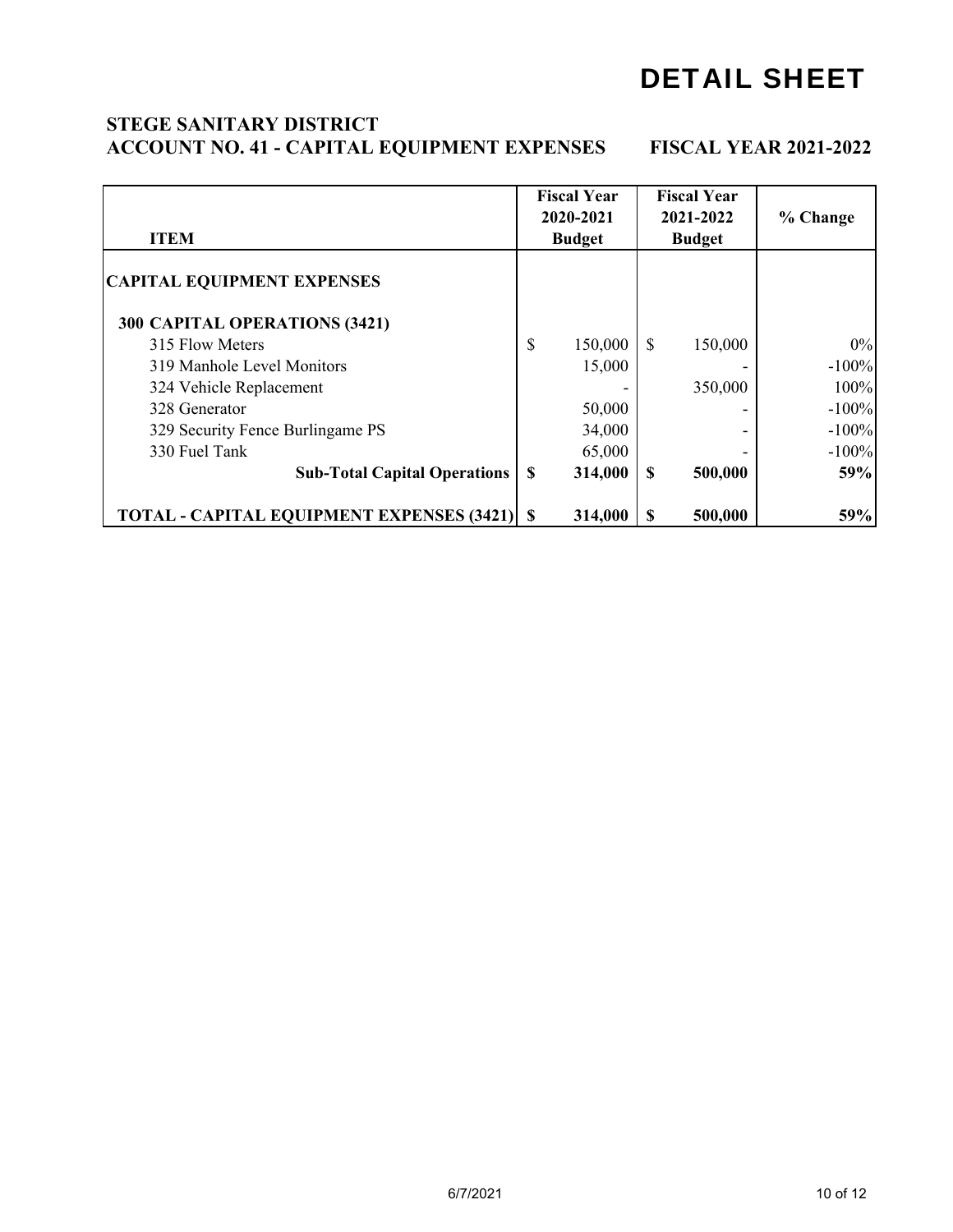#### **ACCOUNT NO. 41 - CAPITAL EXPENSES FISCAL YEAR 2021-2022 STEGE SANITARY DISTRICT**

|                                                                                                  |              | <b>Fiscal Year</b> |              | <b>Fiscal Year</b> |          |
|--------------------------------------------------------------------------------------------------|--------------|--------------------|--------------|--------------------|----------|
|                                                                                                  |              | 2020-2021          |              | 2021-2022          | % Change |
| <b>ITEM</b>                                                                                      |              | <b>Budget</b>      |              | <b>Budget</b>      |          |
|                                                                                                  |              |                    |              |                    |          |
| <b>411 MANHOLES</b>                                                                              |              |                    |              |                    |          |
| Manhole Adjustments                                                                              | \$           | 50,000             | $\mathbf S$  | 50,000             | $0\%$    |
| <b>428 RENEWAL &amp; REPLACEMENT</b>                                                             |              |                    |              |                    |          |
| a. Interceptor Cleaning                                                                          | \$           | 50,000             | $\mathbb{S}$ | 50,000             | $0\%$    |
| b. Pump Station Rehab                                                                            |              |                    |              |                    | 0%       |
| c. Admin Building                                                                                |              | 10,000             |              | 10,000             | $0\%$    |
| SUB TOTAL $(428)$ \$                                                                             |              | 60,000             | $\mathbf S$  | 60,000             | 0%       |
| 434 STANDARD SEWER REHABILITATION (3423)                                                         |              |                    |              |                    |          |
| a. Construction Costs                                                                            | \$           | 2,867,000          | $\mathbb{S}$ | 3,057,000          | 7%       |
| d. San Pablo Ave. Specific Plan Upgrades                                                         |              | 1,000,000          |              | 1,000,000          | $0\%$    |
| e. Pumpstation Forcemains                                                                        |              | 1,000,000          |              | 1,000,000          | $0\%$    |
| f. Targeted I/I Reduction Construction Costs*                                                    |              |                    |              | 500,000*           | 0%       |
| $SUB-TOTAL(434)$                                                                                 | $\mathbb{S}$ | 4,867,000          | \$           | 5,557,000          | 14%      |
| 436 STANDARD SEWER REHABILITATION (3423)                                                         |              |                    |              |                    |          |
| a. Grant Program                                                                                 |              |                    |              |                    |          |
|                                                                                                  |              |                    |              |                    |          |
| <b>TOTAL CONSTRUCTION COSTS (400s) \$</b>                                                        |              | 4,977,000          | $\mathbf S$  | 5,667,000          | 14%      |
|                                                                                                  |              |                    |              |                    |          |
| <b>650 DEBT REPAYMENT (SRF LOANS)</b>                                                            |              |                    |              |                    |          |
| a. Repayment Project 99201                                                                       |              | 104,300            |              | 104,300            | $0\%$    |
| b. Repayment Project 02203                                                                       |              | 43,900             |              | 43,900             | $0\%$    |
| <b>TOTAL DEBT REPAYMENT (650)</b>                                                                | $\mathbf S$  | 148,200            | \$           | 148,200            | $0\%$    |
| <b>TOTAL CAPITAL EXPENSES (400-650) \$</b>                                                       |              | 5,439,200          | S            | 6,315,200          | 16%      |
| *Funding limited to property tax revenue and allocated towards lateral replacement loan program. |              |                    |              |                    |          |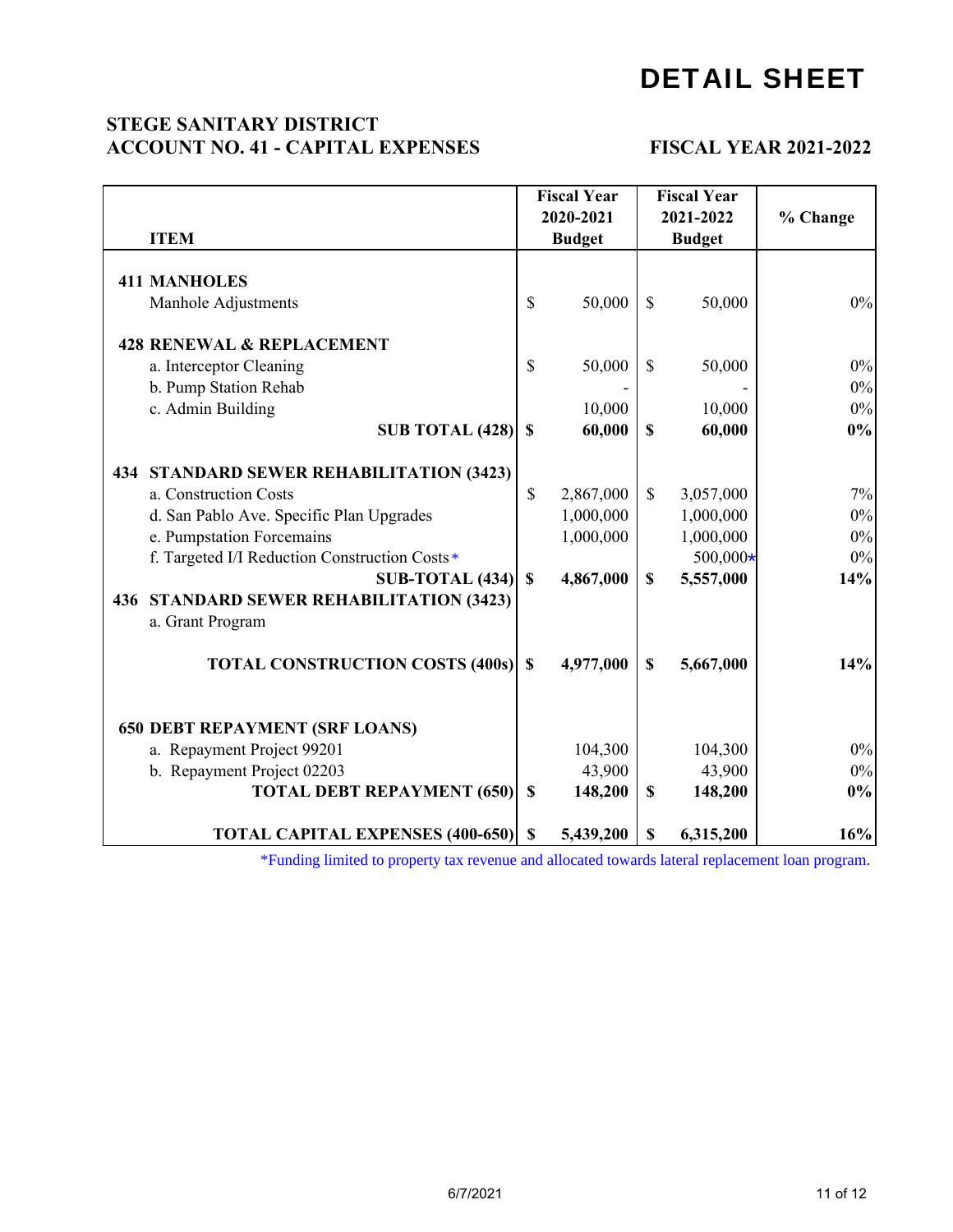## EXHIBIT D

#### **STEGE SANITARY DISTRICT FISCAL YEAR 2021-2022 RECONCILIATION OF FUND BALANCES**

|                                            | <b>FISCAL YEAR</b>        |               |                           | 3418                       | 3423                      |                      |  |
|--------------------------------------------|---------------------------|---------------|---------------------------|----------------------------|---------------------------|----------------------|--|
|                                            |                           | 2021-2022     |                           | <b>OPERATIONS</b>          |                           | <b>CAPITAL</b>       |  |
|                                            |                           | <b>BUDGET</b> |                           | <b>FUND</b>                | <b>FUND</b>               |                      |  |
| Total Fund Balances As of 6/30/2021 (est.) | $\mathbf S$               | 8,655,079     | $\mathbf S$               | 1,804,766                  | $\boldsymbol{\mathsf{S}}$ | 6,850,313            |  |
| <b>OPERATING FUND</b>                      |                           |               |                           |                            |                           |                      |  |
| <b>REVENUE</b>                             |                           |               |                           |                            |                           |                      |  |
| <b>Contracted Services</b>                 | \$                        | 30,000        | \$                        | 30,000                     |                           |                      |  |
| Interest Income                            | \$                        | 50,000        | \$                        | 50,000                     |                           |                      |  |
| Permit, Inspection Fees                    | \$                        | 12,000        | \$                        | 12,000                     |                           |                      |  |
| Sewer Service Charges                      | \$                        | 3,149,000     | \$                        | 3,149,000                  |                           |                      |  |
| Miscellaneous                              | \$                        | 21,000        | \$                        | 21,000                     |                           |                      |  |
| Subtotal                                   | \$                        | 3,262,000     | \$                        | 3,262,000                  |                           |                      |  |
| <b>EXPENSES</b>                            |                           |               |                           |                            |                           |                      |  |
| General & Administration                   | \$                        | (894, 828)    | $\boldsymbol{\mathsf{S}}$ | (894, 828)                 |                           |                      |  |
| <b>Operating/Pump Stations</b>             | \$                        | (2,243,808)   | \$                        | (2,243,808)                |                           |                      |  |
| Subtotal                                   | \$                        | (3, 138, 636) | \$                        | (3, 138, 636)              |                           |                      |  |
| Net Gain (Loss)*                           | $\boldsymbol{\mathsf{S}}$ | 123,364       | \$                        | 123,364                    |                           |                      |  |
| <b>CAPITAL FUND</b>                        |                           |               |                           |                            |                           |                      |  |
| <b>REVENUE</b>                             |                           |               |                           |                            |                           |                      |  |
| Property Tax Collection                    | \$                        | 400,000       |                           |                            | \$                        | 400,000              |  |
| Capital Service Charges                    | \$                        | 3,149,000     |                           |                            | \$                        | 3,149,000            |  |
| San Pablo Impact Fee                       | \$                        | 250,000       |                           |                            | \$                        | 250,000              |  |
| Interest Income                            | \$                        | 15,000        |                           |                            | \$                        | 15,000               |  |
| <b>Connection Fees</b>                     | \$                        | 150,000       |                           |                            | \$                        | 150,000              |  |
| Subtotal                                   | \$                        | 3,964,000     |                           |                            | \$                        | 3,964,000            |  |
| <b>EXPENSES</b>                            |                           |               |                           |                            |                           |                      |  |
| Capital Equipment                          | \$                        | (500,000)     |                           |                            | \$                        | (500,000)            |  |
| Construction                               | \$                        | (5,667,000)   |                           |                            | \$                        | (5,667,000)          |  |
| Debt Repayment (SRF Loan)                  | \$                        | (148,200)     |                           |                            | \$                        | (148,200)            |  |
| Subtotal                                   | \$                        | (6,315,200)   |                           |                            | \$                        | (6,315,200)          |  |
| Net Gain (Loss)*                           | \$                        | (2,351,200)   |                           |                            | \$                        | (2,351,200)          |  |
| <b>Fund Balances</b>                       |                           |               |                           |                            |                           |                      |  |
| <b>Before transfers</b>                    | \$                        | 6,427,243     | \$                        | 1,928,130                  | \$                        | 4,499,113            |  |
| <b>Transfers between Reserves</b>          |                           |               | \$                        | (44,948)                   | \$                        | 44,948               |  |
| *Used from Reserves                        |                           |               |                           |                            |                           |                      |  |
| Fund Balances As of 6/30/2022 (est.)       | \$                        | 6,427,243     | \$                        | 1,883,182                  | \$                        | 4,544,061            |  |
| <b>TARGET BALANCE</b>                      | \$                        | 6,338,975     | \$                        | 1,883,182                  | \$                        | 4,455,793            |  |
|                                            |                           |               |                           | $(60\% \text{ of annual})$ |                           | (3Yr Avg. of Capital |  |

*O&M) Costs)*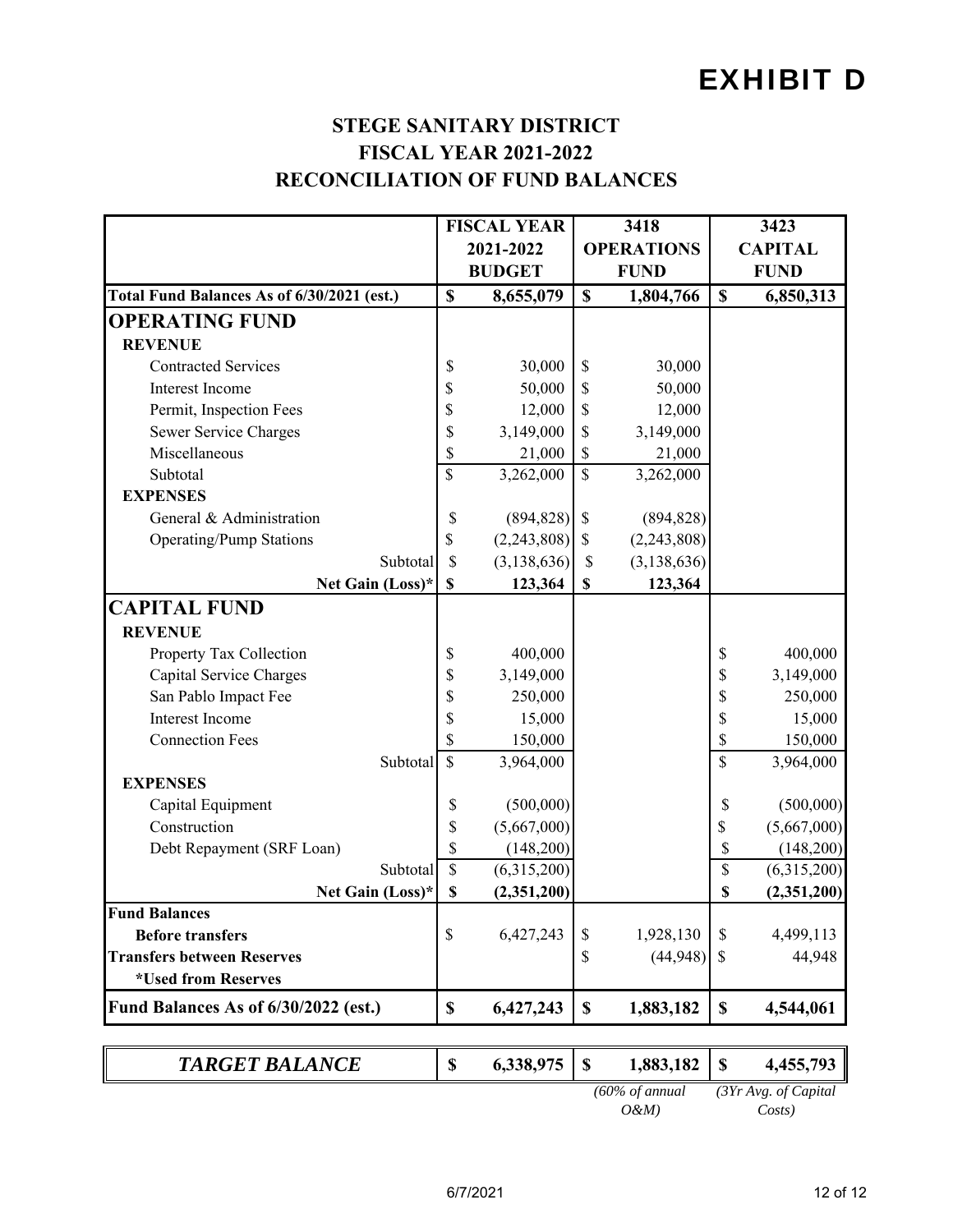### **STEGE SANITARY DISTRICT - 10 YEAR FINANCIAL MODEL (\$ THOUSAND)**

|               | (1)            | (2)             | (3)           | (4)          | (5)          | (6)              | (7)          | (8)            | (9)         | (10)            | (11)           | (12)           | (13)           |
|---------------|----------------|-----------------|---------------|--------------|--------------|------------------|--------------|----------------|-------------|-----------------|----------------|----------------|----------------|
| <b>FISCAL</b> | ANNUAL         | <b>DISTRICT</b> | <b>SYSTEM</b> | CAPITAL      | <b>OTHER</b> | <b>TOTAL</b>     | <b>MONTH</b> | <b>TOTAL</b>   | CASH        | <b>FUND</b>     | <b>FUND</b>    | <b>TARGET</b>  | <b>RESERVE</b> |
| YEAR          | <b>DEBT</b>    | O&M             | REHAB.        | <b>EQUIP</b> | CAP          | COSTS            | <b>USER</b>  | <b>REVENUE</b> | <b>FLOW</b> | <b>INTEREST</b> | <b>BALANCE</b> | <b>BALANCE</b> | <b>RATIO</b>   |
| <b>ENDING</b> | <b>SERVICE</b> | COSTS           |               | COSTS        | COSTS        | $(1)$ thru $(5)$ | CHARGE       |                | $(8)-(6)$   |                 |                |                | (11)/(6)       |
| 2021          | 148            | 3064            | 2977          | 314          | $\mathbf 0$  | 6503             | 25.33        | 6641           | 138         | 85              | 8655           | 6221           | 1.25           |
| 2022          | 148            | 3139            | 5667          | 500          | $\mathbf{0}$ | 9454             | 28.42        | 7226           | $-2228$     | 65              | 6427           | 6339           | 0.92           |
| 2023          | 44             | 3235            | 3259          | 200          | 110          | 6848             | 31.92        | 7473           | 625         | 17              | 7052           | 6874           | 0.94           |
| 2024          | 44             | 3332            | 3473          | 445          | 910          | 8204             | 35.75        | 8222           | 18          | 17              | 7070           | 6110           | 0.86           |
| 2025          | 44             | 3419            | 3594          | 80           | 130          | 7266             | 28.50        | 6657           | $-609$      | 17              | 6461           | 6249           | 0.97           |
| 2026          | 44             | 3508            | 3719          | 10           | 100          | 7381             | 30.50        | 7094           | $-287$      | 17              | 6174           | 6010           | 0.88           |
| 2027          | 0              | 3609            | 3850          | 70           | 75           | 7604             | 33.00        | 7639           | 35          | 17              | 6209           | 6160           | 0.81           |
| 2028          | 0              | 3682            | 3983          | 60           | 75           | 7800             | 35.50        | 8183           | 383         | 17              | 6592           | 6427           | 0.80           |
| 2029          | 0              | 3806            | 4122          | 345          | 75           | 8348             | 37.50        | 8620           | 272         | 17              | 6864           | 6756           | 0.79           |
| 2030          | 0              | 3882            | 4265          | 150          | 340          | 8638             | 38.50        | 8830           | 193         | 10              | 7056           | 6961           | 0.79           |
| 2031          | 0              | 3990            | 4414          | 95           | 90           | 8589             | 38.50        | 8833           | 244         | $10$            | 7300           | 7226           | 0.82           |